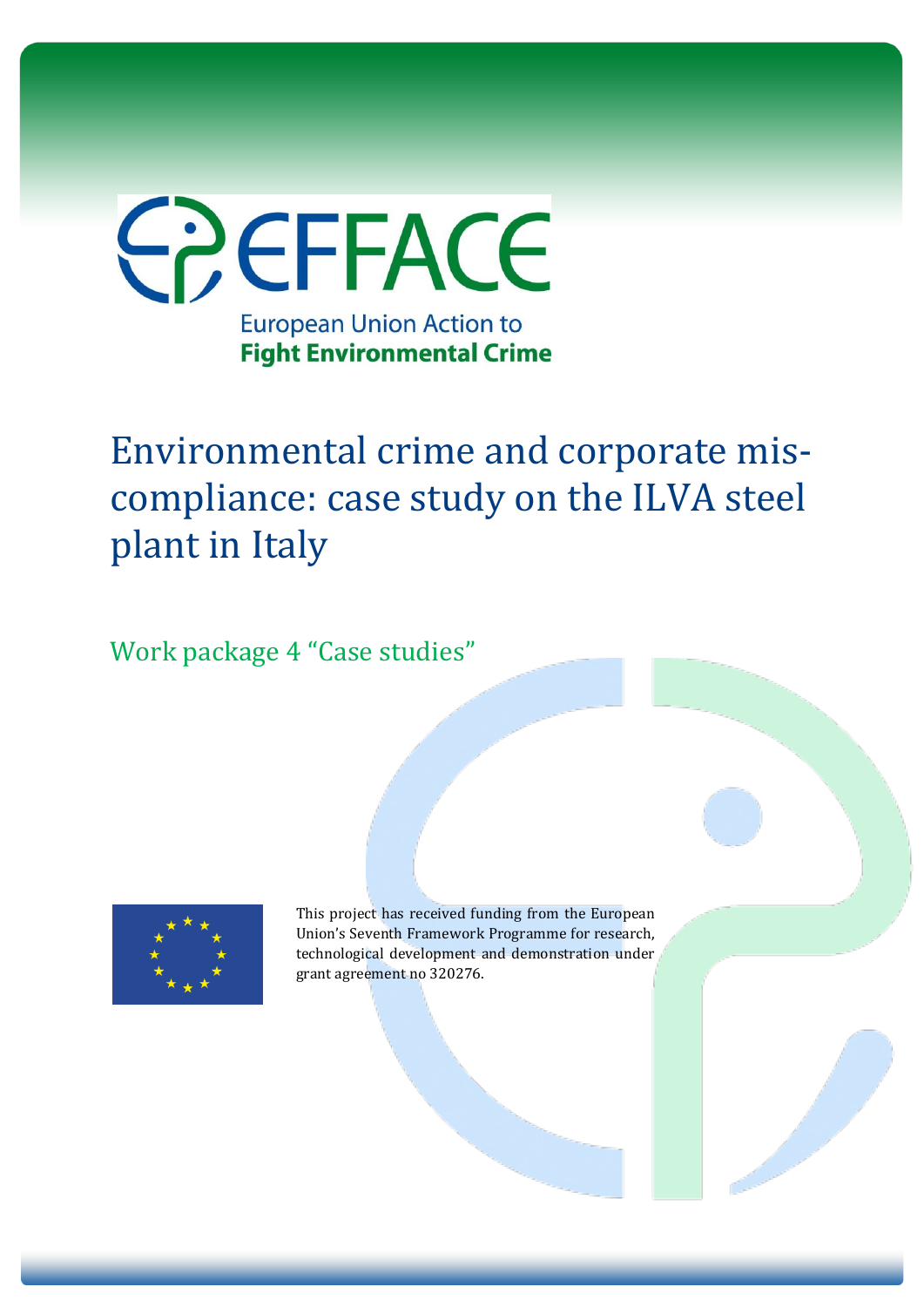#### **ACKNOWLEDGEMENT**

The research leading to these results has been carried out as part of the research project "European Union Action to Fight Environmental Crime" [\(www.efface.eu\)](http://www.efface.eu/). EFFACE is a collaborative effort of 11 European universities and think tanks and is coordinated by the Ecologic Institute [\(www.ecologic.eu\)](http://www.ecologic.eu/). The research leading to these results has received funding from the European Union FP7 under grant agreement No 320276.

#### **AUTHORS**

Annalisa Lucifora, University of Catania Floriana Bianco, University of Catania Grazia Maria Vagliasindi, University of Catania

Manuscript completed in February 2015 This document is available online at[: www.efface.eu](http://www.efface.eu/)

This document should be cited as: Lucifora, A., Bianco, F., and Vagliasindi G.M. (2015). Environmental and corporate mis-compliance: A case study on the ILVA steel plant in Italy. Study in the framework of the research project. Catania: University of Catania.

#### **DISCLAIMER**

The text reflects only the authors' views and the EU or the Ecologic Institute are not liable for any use that may be made of the information contained therein. The views expressed in this publication are the sole responsibility of the author/s and do not necessarily reflect the views of the European Commission.

For permission to reproduce, please contact the Ecologic Institute at enverime@ecologic.eu.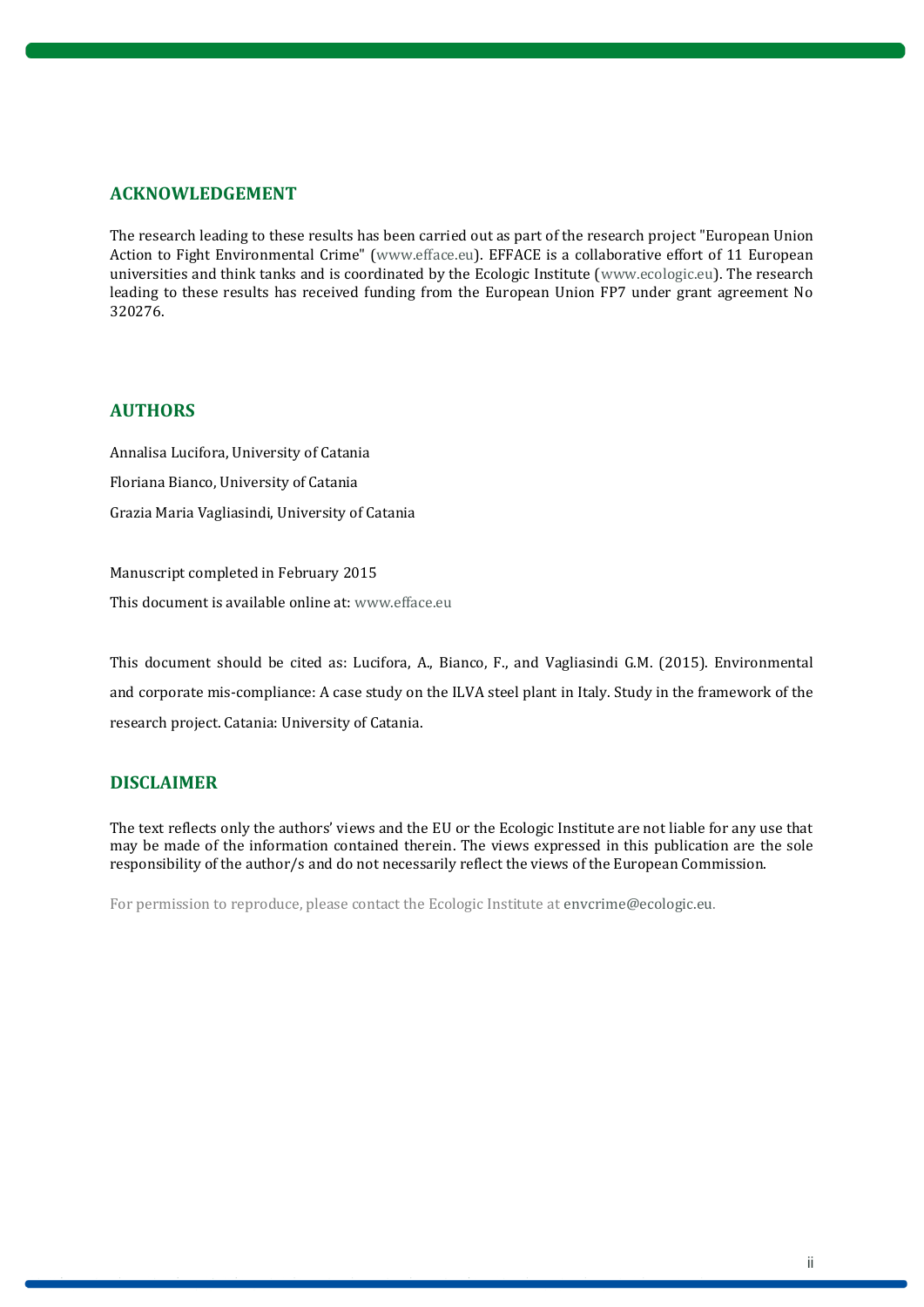# **Abstract**

The case of the ILVA steel plant in Italy demonstrates the environmental, health and economic impacts associated with environmental infringements committed by industrial companies. The complexity of the situation, the different issues at stake and the large set of actors involved make the ILVA case a particularly interesting scenario for the research on environmental crime.

Since 1997 the ILVA steel plant in Taranto has been considered as "area at high risk of environmental crisis"; in the following years, the emergency situation in the territory of Taranto has become more and more evident, with serious consequences for health and environment. Surveys commissioned by the Court of Taranto as well as studies carried out by public bodies and NGOs have shown heavy pollution of air, soil, surface and ground waters in the neighboring areas of the steel plant.

Also employment issues have played a relevant role in the ILVA case; indeed, the ILVA steel plant employs thousands of people in Italy and the consequences of a potential closure or liquidation of ILVA would be dramatic. Moreover, the reduction of the steel production would also have significant effects on the whole Italian industrial system.

The critical situation in the city of Taranto resulted in a series of complex events which have followed in rapid succession since 2012 at present; among others, it is worth to recall the closure of blast furnaces, ordered by the judicial authority; the adoption by the Government of the so called 'Save ILVA Decree'; the decision of the Constitutional Court No. 85 of 2013; the recent enactment of Law Decree No. 1 of 2015 dealing with the ILVA company and the city of Taranto.

The ILVA case clearly reveals that the fair balance between the right to health and the protection of environment, on the one hand, the right to work and production needs, on the other one, could be very difficult to achieve. In this framework, the State plays an essential role in order to guarantee national strategic capabilities and jobs, as well as the protection of fundamental rights enshrined in the Constitutions and in the Charter of Fundamental Rights of the European Union.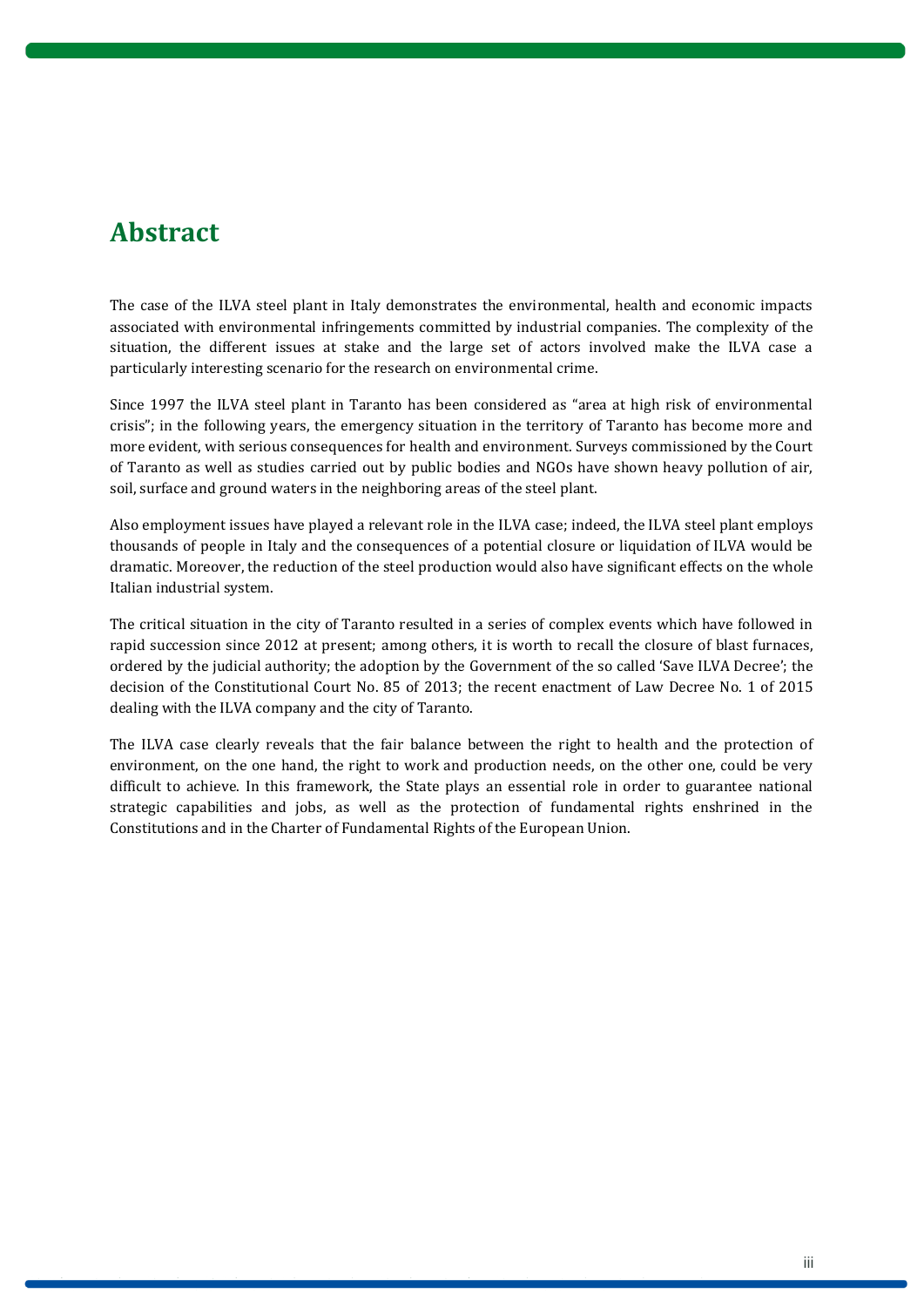# **Table of Contents**

| $\mathbf{1}$ |       |                                        |    |  |
|--------------|-------|----------------------------------------|----|--|
| 2            |       |                                        |    |  |
| 3            |       |                                        |    |  |
| 4            |       |                                        |    |  |
|              | 4.1   | Case study area                        | 12 |  |
|              | 4.2   | Main institutions and governance level | 13 |  |
|              | 4.3   | Key stakeholders                       | 15 |  |
|              | 4.4   | Key impacts                            | 16 |  |
|              | 4.4.1 | Environmental impacts                  | 16 |  |
|              | 4.4.2 | Health impacts                         | 16 |  |
|              | 4.4.3 | Impact on agriculture                  | 17 |  |
|              | 4.4.4 | Economic impact                        | 18 |  |
|              | 4.4.5 | Impact on tourism                      | 19 |  |
|              | 4.5   | Key groups of victims                  | 19 |  |
|              | 4.6   | Law scope and enforcement              | 19 |  |
| 5            |       |                                        |    |  |
| 6            |       |                                        |    |  |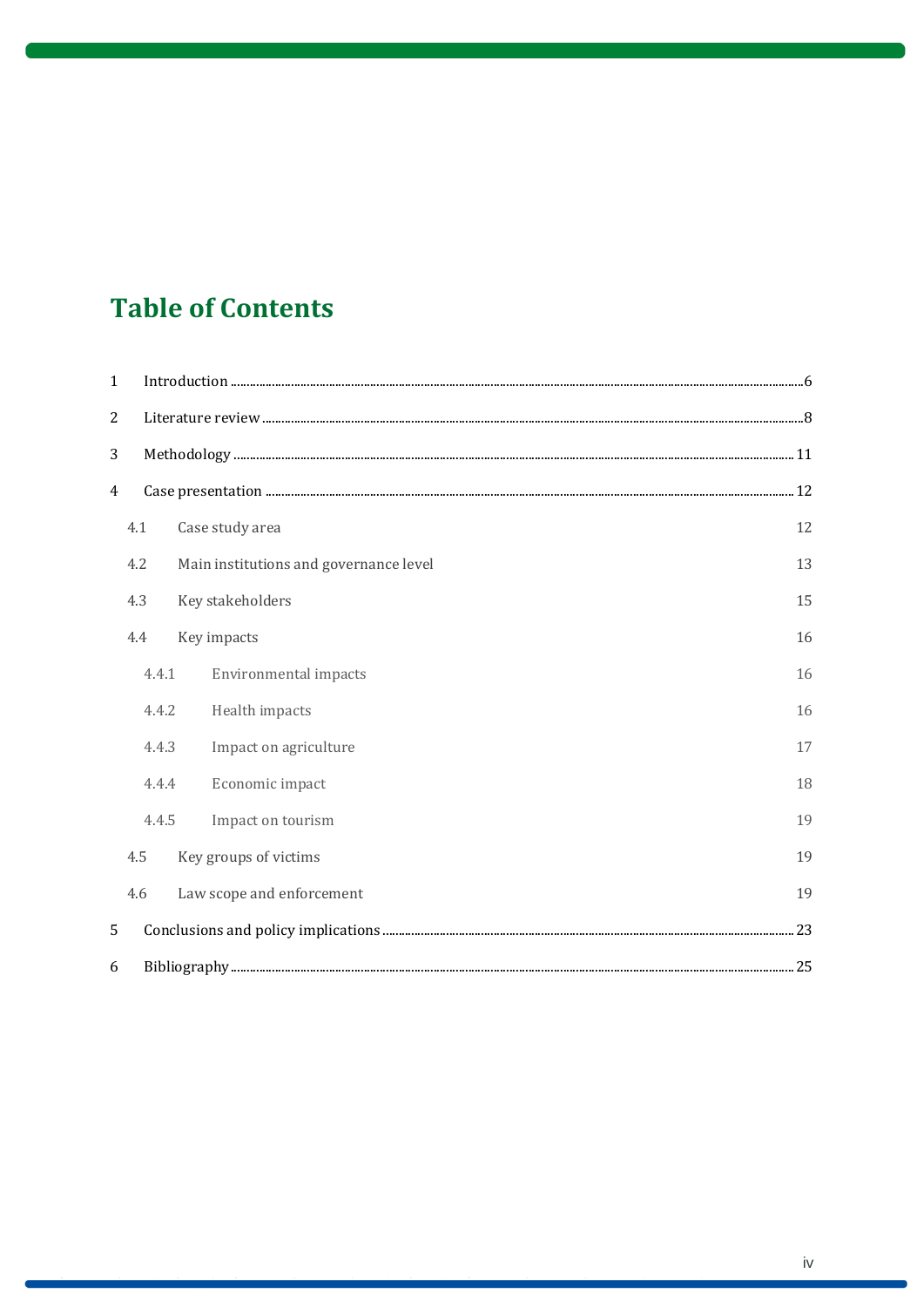# **LIST OF ABBREVIATIONS**

| <b>BAT</b>   | <b>Best Available Techniques</b>            |
|--------------|---------------------------------------------|
| CC.          | Criminal Code                               |
| Const.       | Constitution                                |
| Const. Court | Constituional Court                         |
| <b>IEA</b>   | Integrated Environmental Authorisation      |
| <b>IED</b>   | Industrial Emissions Directive              |
| <b>IPPC</b>  | Integrated Pollution Prevention and Control |
| Leg. Dec.    | Legislative Decree                          |
| 0I           | Official Journal                            |
| Para.        | Paragraph                                   |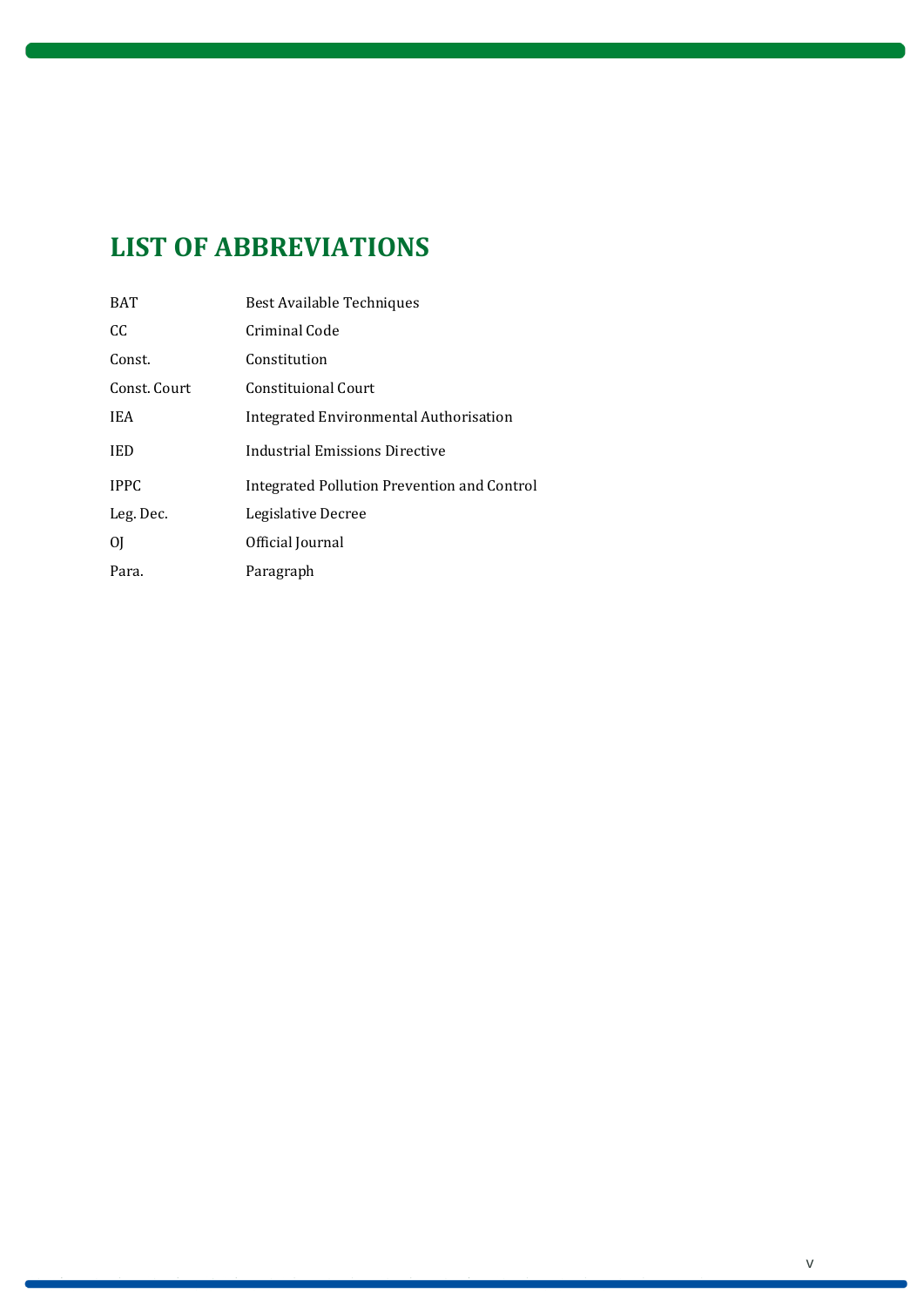## <span id="page-5-0"></span>**1 Introduction**

 $\overline{a}$ 

The case of the ILVA steel plant in Italy demonstrates the environmental, health and economic impacts associated with environmental infringements committed by industrial companies. <sup>1</sup> It is a highly topical subject, characterised by a series of complex events which follow in rapid succession and are still under judgment. The complexity of the situation, the economical, environmental and social tradeoffs under discussion and the large set of involved stakeholders make the ILVA case a particularly interesting scenario for the research on environmental crime. 2

In order to get a better understanding of the case, it is worth to mention that ILVA is the biggest steel production plant in Italy and represents the main employer in the South of Italy, employing about 12,000 people and accounting for 75% of the economic production in Taranto province.<sup>3</sup> ILVA was previously the State-owned company IRI acquired by the Riva family in the early 1990's; the Riva group now consists of 42 plants operating in 8 countries across the world.<sup>4</sup> Based on 2011 data, the Riva group is the outright leader in Italy, the 3rd largest steel producer in Europe, and the 21st in the world by production volume. 5

In July 1997, the Italian Council of Ministers declared the ILVA steel plant in Taranto as "area at high risk of environmental crisis". <sup>6</sup> The judiciary opened an investigation, and in 2005 the managers of the steel plant were convicted for the offence of "Dangerous throwing of things", provided for in Article 674 Criminal Code (CC). <sup>7</sup> The managers were found guilty for having spread in the neighboring areas of the steel plant a large

<sup>1</sup> Grazia Maria Vagliasindi, "Enti collettivi e reati ambientali tra responsabilità "penale" e "responsabilità sociale"", in *La costruzione dell'identità europea: sicurezza collettiva, libertà individuali e modelli di regolazione sociale*, ed. Bruno Montanari (Torino: Giappichelli, 2012), 374 f.

<sup>2</sup> Grazia Maria Vagliasindi, "Effective networking, formal v substantial compliance, conflicting powers: strengths and weaknesses of environmental criminal provisions enforcement networks in Italy", in *Environmental Enforcement Networks. Concepts, Implementation and Effectiveness*, eds. Michael Faure, Peter De Smedt, An Stas (Cheltenham, UK - Northampton, MA, USA: Edward Elgar Publishing, forthcoming 2015), paras. 4 and 5.

<sup>3</sup> See Chamber of the Deputes, stenographic transcript of the meeting No. 48 of 8 July 2013, available at http://www.camera.it/leg17/410?idSeduta=0048&tipo=stenografico; Stephan Faris, "Italy's Jobs-and-Pollution Showdown", 13 December 2012, available at [http://www.bloomberg.com/bw/articles/2012-12-](http://www.bloomberg.com/bw/articles/2012-12-13/italys-jobs-and-pollution-showdown) [13/italys-jobs-and-pollution-showdown.](http://www.bloomberg.com/bw/articles/2012-12-13/italys-jobs-and-pollution-showdown)

<sup>4</sup> Flavio Tonelli, Samuel W. Short, Paolo Taticchi, "Case study of ILVA, Italy: The impact of failing to consider sustainability as a driver of business model evolution", in *Proceedings of the 11th Global Conference on Sustainable Manufacturing - Innovative Solutions,* ed. Günther Seliger (Universitätsverlag der TU Berlin, 2013), 25 ff., available at [http://www.gcsm.eu/Papers/33/1.2\\_7.pdf.](http://www.gcsm.eu/Papers/33/1.2_7.pdf)

<sup>5</sup> Tonelli, Short, Taticchi, "Case study of ILVA, Italy", 26.

<sup>6</sup> Resolution of the Council of Ministers of 11 July 1997.

<sup>7</sup> Supreme Court, 28 September 2005, No. 38936, Riva, *Giustizia penale* II (2006): 545. It is worth mentioning that Article 674 CC states: "Anyone who throws or spills things, in a place of public passage or in a private place but of common or others' use, deemed to offend or deface or harass people or, in cases not permitted by law, causes the emission of gases, vapors or smoke, deemed to cause these effects, shall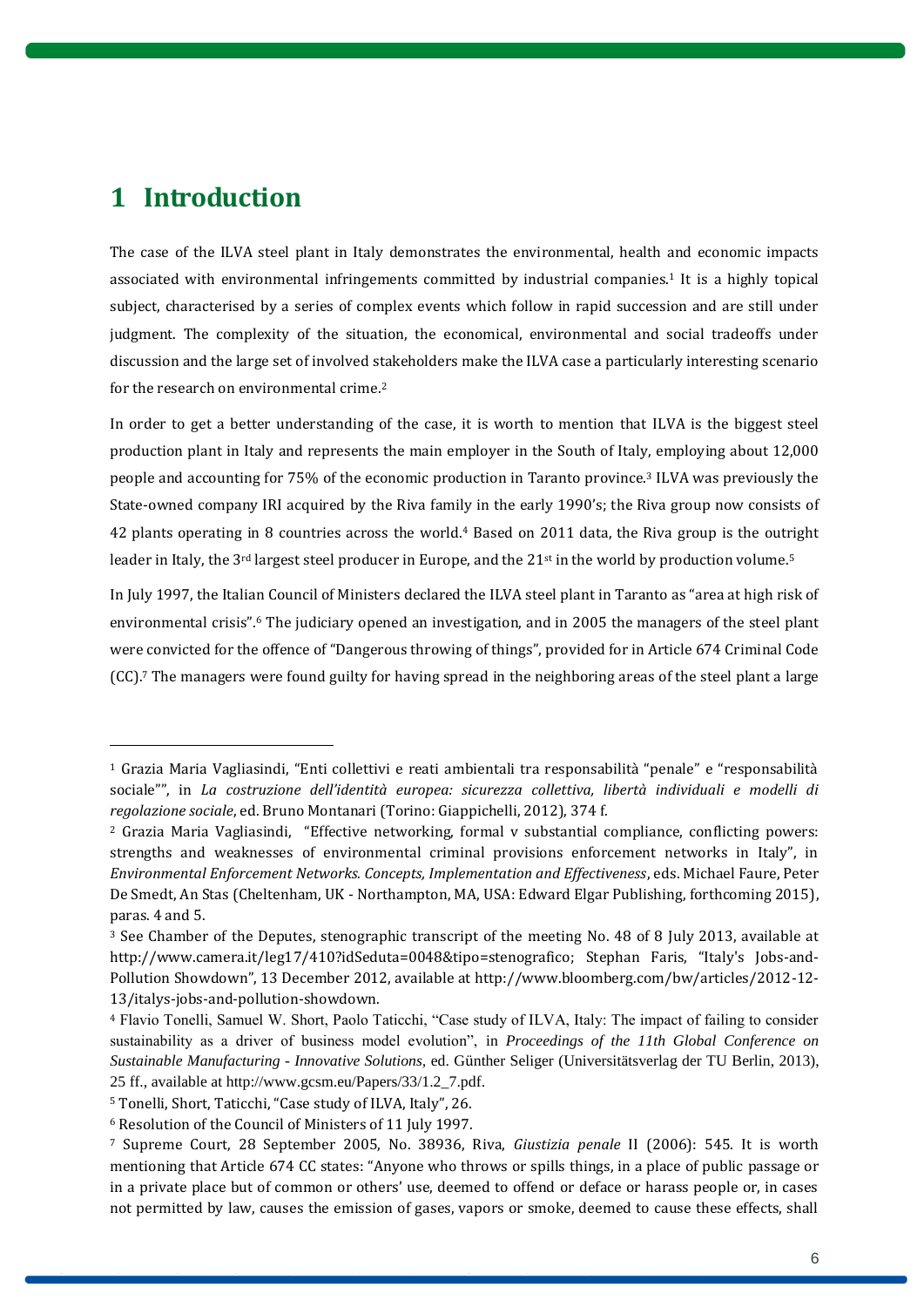quantity of mineral dust from the deposits existing in the area of the plant, and for not having undertaken actions to prevent the spreading.<sup>8</sup>

Since then, the health emergency situation in the territory of Taranto became more and more evident; tests have shown heavy pollution of the air, soil, surface and ground waters both in the ILVA site and in the nearby inhabited areas of the city of Taranto, especially in the Tamburi quarter.<sup>9</sup> In this context, in June 2010 the mayor of Taranto issued an ordinance stating that children should not play in Tamburi public gardens because of the presence of dioxin traces and other pollution particles. 10

In 2012 the judicial authority ordered the closure of the plant's blast furnaces; this order was issued within an inquiry conducted on the ILVA's Management for the crimes, among others, of "unnamed disaster" (Article 434 CC), food poisoning (Article 439 CC), intentional omission of precautions against accidents at work (Article 437 CC). The seizure concerned the core parts of the ILVA plant as well as the materials considered as a result of the crime, whose availability, according to the judicial authority, could facilitate the continuation of the pollution activities.<sup>11</sup>

On 3 December 2012 the Government issued the Law Decree No. 207 (the so called 'Save ILVA Decree', then converted into Law No. 231), on "urgent measures to protect public health, the environment and employment levels in the event of a crisis in industrial establishments of strategic national interest",<sup>12</sup> which allows ILVA to continue the production activity and at the same time imposes to upgrade, within 36 months, the plant according to the requirements set out in the review of the Integrated Environmental Authorisation (IEA).

The judge for preliminary investigations at the Court of Taranto<sup>13</sup> and the Court of Taranto<sup>14</sup> raised questions of constitutionality of Articles 1 and 3 of the 'Save ILVA Decree'; however, the Constitutional Court ruled against both complaints. 15

The ILVA case involves the relationship between judiciary, administrative and legislative powers, in order to establish the authority to be responsible in determining the balance between the protection of health and the environment on the one hand, and the public interest to the continuity of production and to employment on the other one. This balance is extremely difficult to achieve when it concerns an activity

be punished by imprisonment for up to one month or by a fine of up to  $\epsilon$ 206". This general criminal provision is often used in Italy by the judiciary in cases of air pollution.

<sup>8</sup> Giuseppe Arconzo, "Note critiche sul "decreto legge *ad Ilvam*", tra legislazione provvedimentale, riserva di funzione giurisdizionale e dovere di repressione e prevenzione dei reati", *Diritto Penale Contemporaneo* 1 (2013): 16-17.

<sup>9</sup> See the press release "European Commission urges Italy to bring a steel plant in Taranto up to environmental standards". European Commission - IP/13/866, 26 September 2013, available at [http://europa.eu/rapid/press-release\\_IP-13-866\\_en.htm.](http://europa.eu/rapid/press-release_IP-13-866_en.htm)

<sup>&</sup>lt;sup>10</sup> Ordinance of the mayor of Taranto of 23 June 2010, available a[t http://www.comune.taranto.it/.](http://www.comune.taranto.it/)

<sup>11</sup> Decree of 25 July 2012 of the judge for preliminary investigations at the Court of Taranto.

<sup>12</sup> Law Decree No. 207 of 3 December 2012, converted with modifications into Law No. 231 of 24 December 2012. *OJ No. 2 of 03 January 2013*.

<sup>13</sup> Ordinance of 22 January 2013. OJ No. 6 of 2013.

<sup>14</sup> Ordinance of 15 January 2013. OJ No. 6 of 2013.

<sup>15</sup> Const. Court, 9 May 2013, No. 85. *Rivista Italiana di diritto e procedura penale* (2013): 1024-1494.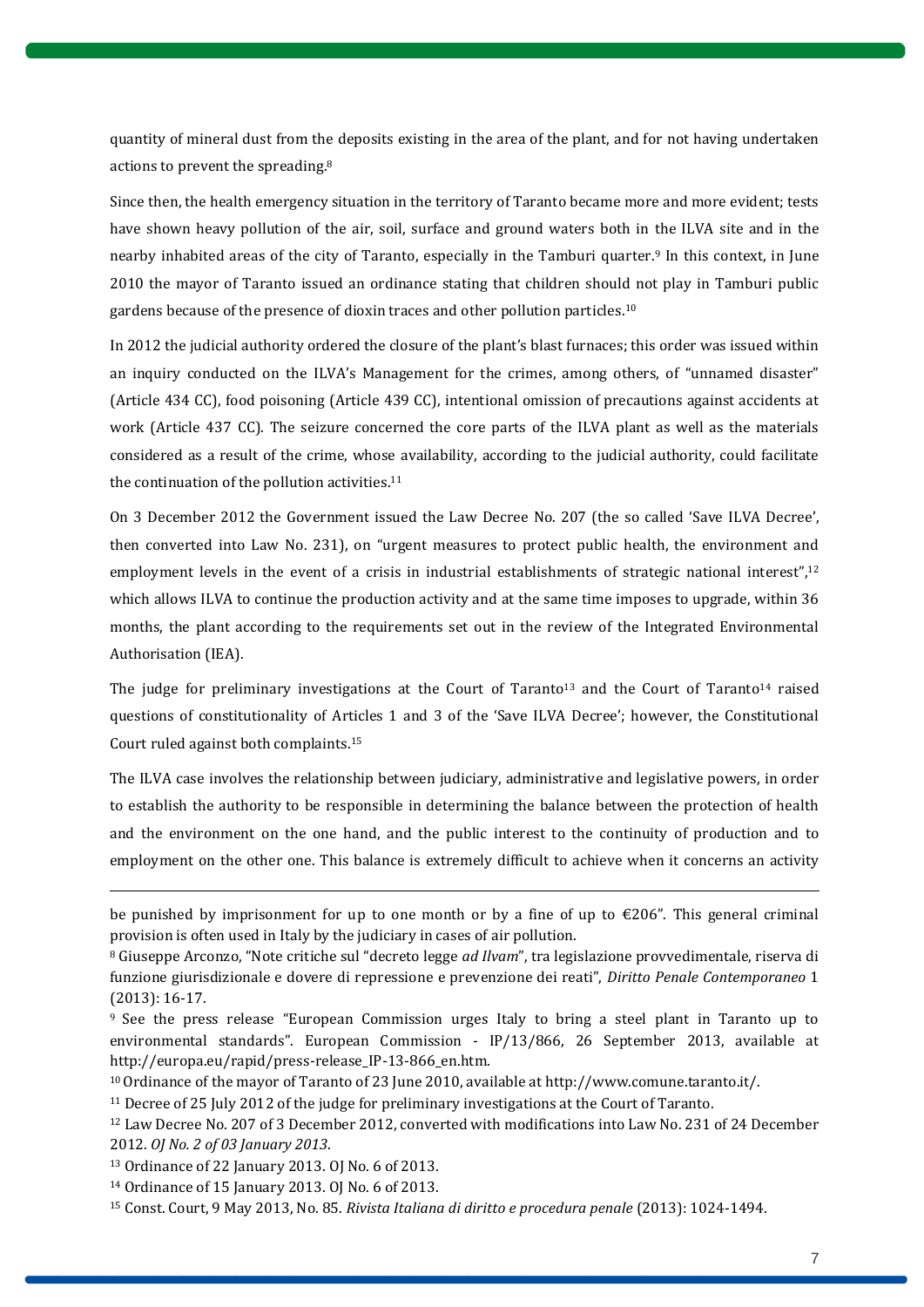lawful and socially useful in itself, which could at the same time negatively affect the environment and health. Indeed, all the rights involved in this case are invested with a constitutional status: the right to health (Article 32 Const.) and the environmental protection (on the grounds of Articles 2, 9 and 32 Const.), the right to work (Article 4 Const.) and the private economic activity (Article 41 Const).

In particular, in the ILVA case social and economic values are strongly opposed.

From a social point of view, it would be appropriate to inquire into the consequences of a potential definitive closure or liquidation of ILVA on the direct/indirect worker population and on the related plants in other parts of Italy. It is worth to recall that the job of 11,500 directly employed workers and another 9,500 workers in satellite activities is at stake, in a region with a 30% official unemployment rate.<sup>16</sup> The choice cannot be between keeping the plant open along with dangerous emission of polluting substances, or closure of the plant and layoff. This dramatic alternative has received great attention in the newspapers and media, which have constantly offered news and updates on the future of the workers and their families.

Under an economic perspective, it is necessary to recall some principles aimed to ensure the 'vitality' of social systems - such as the principle of not to alter the rules of the international and national market and, in particular, the free competition -, considering also the difficulties of survival of companies struggling with increasing costs for the compliance of their plants with new pollution abatement technology.<sup>17</sup> The investments necessary to reach the required standards could lead the plant to close or to relocate the production in other more tolerant countries, with serious consequences on Italian economic growth.

For these reasons, the vast majority of companies prefer to be subject to the eventual sanctions (often monetary sanctions) following to the commission of environmental crimes, rather than adopting systems that could prevent the risks associated with the improper management of environmental issues. The cost of compliance with environmental regulations could often exceed the expected penalty in case of violation. The incentives to commit environmental crimes are therefore mainly financial, together with a perception, on the part of authors, that they are unlikely to be convicted and/or face severe penalties.

# <span id="page-7-0"></span>**2 Literature review**

 $\overline{a}$ 

The ILVA case has received considerable attention in the literature from many perspectives.

The implications of the ILVA case on environment and health are highlighted by Meli (2013), who points out that pollution is not only related to steel production, but concerns the whole organisation that goes with it: from the arrival in the port to the road transport of raw materials, including the spreading of toxic

<sup>16</sup> "Taranto community refuses false choice "health vs jobs": an example to follow", available at https://peopleandnature.wordpress.com/2012/10/28/taranto-community-refuses-false-choice-healthvs-jobs-an-example-to-follow/.

<sup>17</sup> Angelo Merlin, "CASO ILVA. Inquinamento e salute: alcuni profili di rischio", *Ambiente e sicurezza* 20 (2012): 44.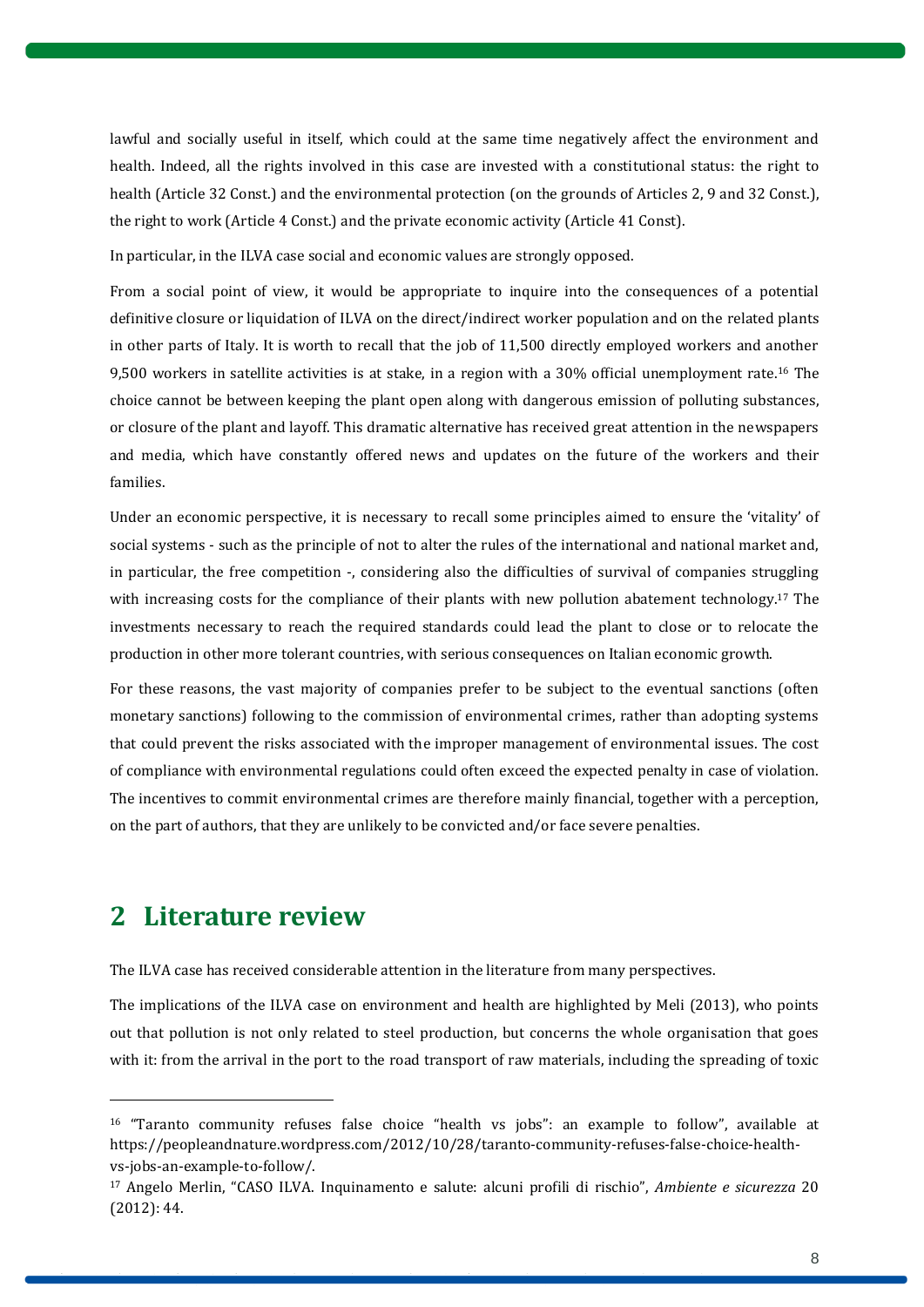dust in the sea bottoms and soils concerned; from the collection system of the substances in not covered mineral parks to the emissions of dioxins and benzoapyrene, which cause widespread pollution in the surrounding areas, but also serious effects on health, especially in neighborhoods near to the factory, where ILVA workers and their families live. According to the author, the result is not only the damage to the environment, but also a variety of individual damages, considering respiratory diseases and more severe pathologies caused by ILVA. 18

In the legal perspective, the literature has dealt with the legitimacy of the 'Save ILVA Decree', which has raised several doubts regarding the reasonableness of the balance realised by the legislator between the different constitutional values at stake as well as the compatibility with the principle of separation of powers. <sup>19</sup> As it concerns the latter, the issue was that the Government had affected a judicial measure through a legal measure, which is formally a law but substantially an administrative act concerning a specific case. 20

The Constitutional Court, in its judgment No. 85/2013, has declared the full constitutionality of the 'Save ILVA Decree', pointing out that the Decree has maintained a reasonable balance between the fundamental constitutional rights. According to the Court, "all the fundamental rights protected by the Constitution are in a relationship of mutual integration and therefore it is not possible to identify one of them as having the absolute prevalence over the others".<sup>21</sup>

The decision raised several comments in the literature.<sup>22</sup> Some scholars, in agreement with the judgment, consider that the identification of the balance between the protection of health and the environment, on the one hand, and the public interest to the continuity of production and employment, on the other - even

<sup>18</sup> Marisa Meli, "Ambiente, salute, lavoro: il caso ILVA", *Nuove leggi civili commentate* (2013): 1017. The author also deals with the legal aspects of the ILVA case, such as the 'Save ILVA Decree' and the related question of constitutionality.

<sup>19</sup> Gaetano Azzariti (interview to), "Decreto ILVA: auspicabile l'intervento della Corte costituzionale", 7 December 2012, available at [www.penalecontemporaneo.it](http://www.penalecontemporaneo.it/); Roberto Bin, "L'ILVA e il soldato Baldini", *Diritto Penale Contemporaneo* 1 (2013): 5-6; Alessandro Morelli, "Il decreto ILVA: un drammatico bilanciamento tra principi costituzionali", *Diritto Penale Contemporaneo* 1 (2013): 7-11; Angioletta Sperti, "Alcune riflessioni sui profili costituzionali del decreto ILVA", *Diritto Penale Contemporaneo* 1 (2013): 12- 15; Arconzo, "Note critiche"; Vagliasindi, "Effective networking", paras. 4.1 and 4.2.

<sup>20</sup> Carmine Petteruti, "Country Report Italy - Italian Environmental Law Development in 2013", available at http://www.iucnael.org/zh/documents/doc\_download/1161-italy.html.

<sup>21</sup> Constitutional Court, 9 May 2013, No. 85.

<sup>22</sup> Valerio Onida, "Un conflitto tra poteri sotto la veste di questione di costituzionalità: amministrazione e giurisdizione per la tutela dell'ambiente", *Rivista italiana di diritto e procedura penale* (2013): 1494 ff.; Domenico Pulitanò, "Giudici tarantini e Corte Costituzionale davanti alla prima legge ILVA", *Rivista italiana di diritto e procedura penale* (2013): 1498 ff.; Roberto Bin, "Giurisdizione o amministrazione, chi deve prevenire i reati ambientali? Nota alla sentenza ILVA", *Rivista italiana di diritto e procedura penale* (2013): 1505 ff.; Valentina Cavanna, "ILVA: criterio di ragionevolezza e bilanciamento dei diritti (nota a Corte Cost. n. 85/2013)", *Ambiente e Sviluppo* (2013): 631; Ugo Salanitro, "Il decreto ILVA tra tutela della salute e salvaguardia dell'occupazione: riflessioni a margine della sentenza della Corte Costituzionale", *Corriere Giuridico* (2013): 1041 ff.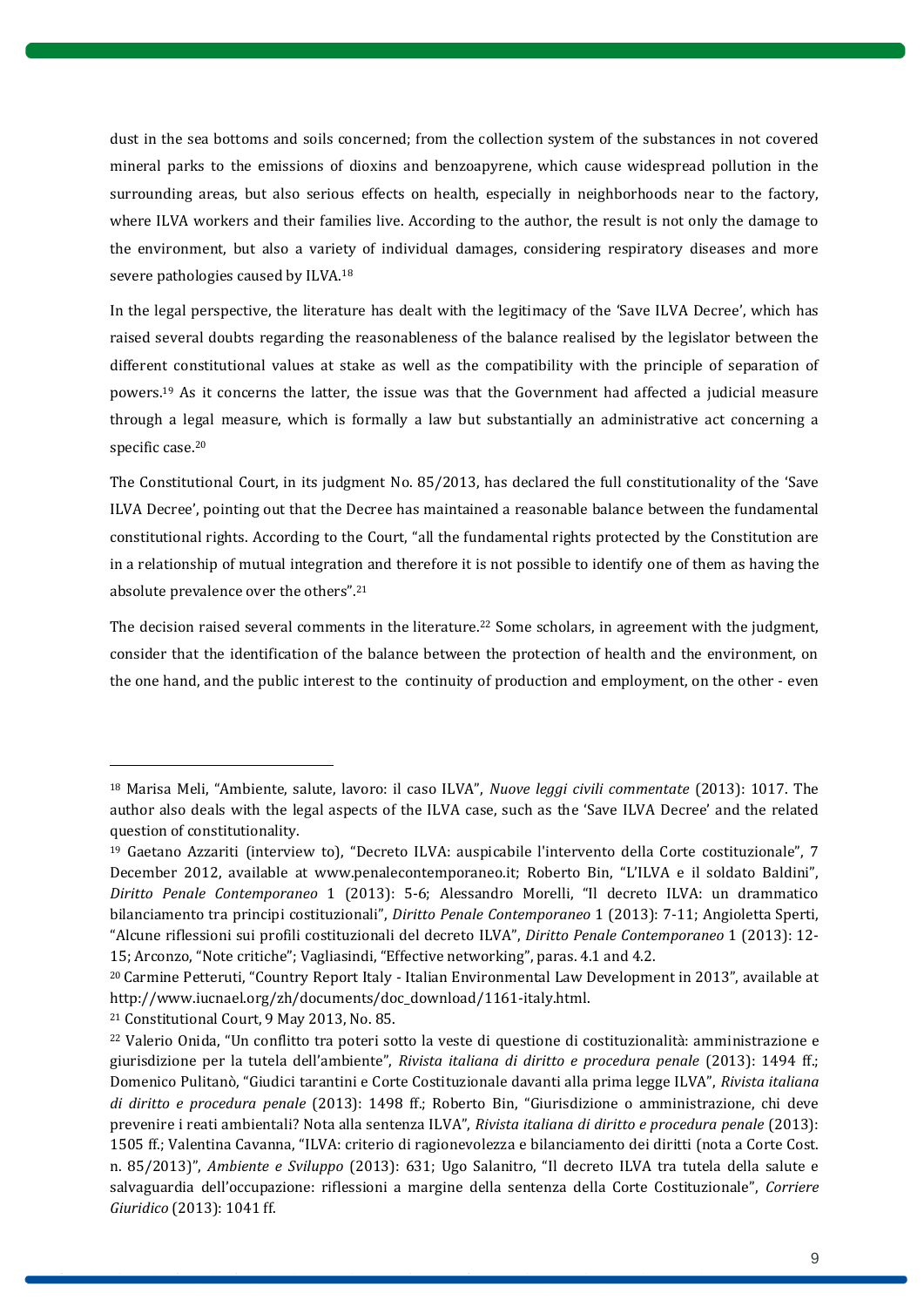if it is always subject to the control of reasonableness -, belongs to the administration and cannot be left as a last resort to the judiciary.<sup>23</sup>

Critical arguments have been expressed by Salanitro (2013), who has affirmed that the Constitutional Court seems to reverse the perspective which has allowed, in the latest years, the ordinary judge to play a prominent role in the protection of fundamental rights, both in civil and in criminal matters, also in the case of contrast with the solutions adopted by the public administration's measures. 24

Also the issues related to the protection of the employment at ILVA have been analysed by the literature. In particular, Pascucci (2013) underlines that the work, protected as a fundamental right by Article 4 of the Italian Constitution and Article 15 of the Charter of Fundamental Rights of the European Union, should be considered as a work which complies with the legal provisions, including, first and foremost, those relating to health and safety of workers.<sup>25</sup> In other words, the right to work is a right to safe and healthful working conditions. According to the author, in the ILVA case the threat to the right to employment arises from the irrational industrial policy and urban planning that, for decades, made to prevail the right to the exercise of private economic initiative on the right to health of citizens and workers; ILVA, through its obsolete technology and outdated security safeguards, seems to threaten employment and production. The necessary protection to the right to health of citizens and workers should be achieved by restoring a reasonable balance between the rights at stake, as proposed in the judgment of the Constitutional Court.

This approach is also shared by Rodotà (2013), who, in an interview with Campetti, affirms that two fundamental rights at stake in the ILVA case - such as the right to work and the right to health - are not opposed but rather coessential, as stated by the Constitution. The work, which Article 1 Const. places at the basis of the Italian Republic, has to respect the dignity of workers, and, consequently, their safety, health as well as the environment. If the right to work and to health had been seriously considered, ILVA would not be in the current situation, from the point of view of social and environmental issues. Today the damages produced require high costs, higher than if the Constitution had been respected. It would be necessary to reintegrate the set of fundamental rights. 26

Under an economic perspective, the risk for the Italian industrial system arising from the ILVA case has been analysed by Ranieri (2013), who points out that most of the outputs of the Taranto plant was, and still is, shipped to Northern Italy for reprocessing in other ILVA plants. The author highlights that the potential closure of the Taranto plant would have had serious consequences on the local economy as well as on the Italian industry as a whole.<sup>27</sup>

<sup>23</sup>Onida, "Un conflitto tra poteri", 1497.

<sup>24</sup> Salanitro, "Il decreto ILVA", 1048.

<sup>25</sup> Paolo Pascucci, "La salvaguardia dell'occupazione nel decreto "salva Ilva": diritto alla salute vs. diritto al lavoro?", *Diritti, Lavori, Mercati* (2013): 673 ff.

<sup>26</sup> Loris Campetti, "Il caso Ilva valutato da Stefano Rodotà", *Inchiesta* (2013): 4.

<sup>27</sup> Ruggero Ranieri, "La vicenda di ILVA e i rischi per il sistema industriale italiano", *Economia e politica industriale* (2013): 117 ff.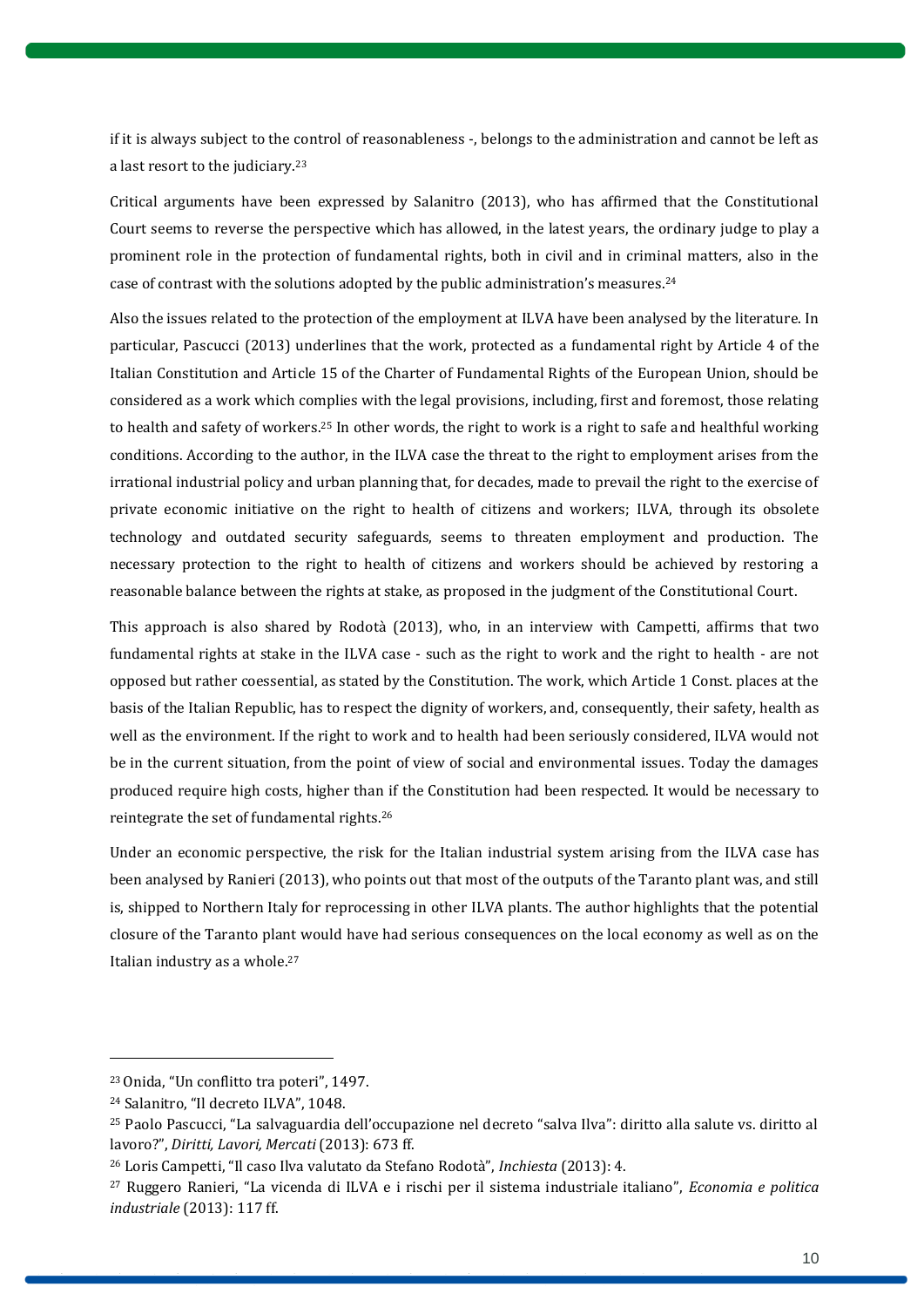In addition to the considerable attention and in-depth analyses in the literature, the ILVA case has been widely reported in international and national media, triggering a great political and social debate on the interests of steelworkers, ILVA management, town's population, national public institutions and Europe.

# <span id="page-10-0"></span>**3 Methodology**

The methodological approach followed by the authors in the ILVA case study was firstly focused on a qualitative analyses aimed to identify the key issues involved in the case study. An inter-disciplinary approach has been used, involving the legislative framework, the players in conflict, the stakeholders involvement, the different impacts on environment and people and the possible alternative solutions.

Adopting such a perspective, not only the topics relating to environmental law have been studied, but also those dealing with health, economic and social issues; in particular, the analysis focused on a fair balance between environmental protection, health protection and work safety protection. Such a profile has been inquired through the study of the different judicial decisions involved in ILVA case, which has allowed to develop interesting perspectives, offering a useful framework to a better understanding of the social and judicial conflict, and to progress towards more shared solutions.

The authors have collected normative material and case law, national and international scientific literature concerning the topics involved in the research and studied such collected material through a critical approach, according to the criteria and methods specified in the case studies guidelines.

A particular attention has been devoted to the media, which have broadly debated the topic for different reasons, such as the high number of people involved, the dimension of the ILVA steelwork, the links with Italian and European economy, the notoriety of the Riva family who performed a relevant economic role in Italy.

The case study report is drawn from a wide range of published literature, including:

- peer-reviewed papers published in criminal and civil law, ecology and other legal journals;
- research reports, study and policy statements;
- proceedings from conferences and summary documents;
- special reports from NGOs and independent think tanks;
- papers from different international bodies;
- media bulletins and press releases.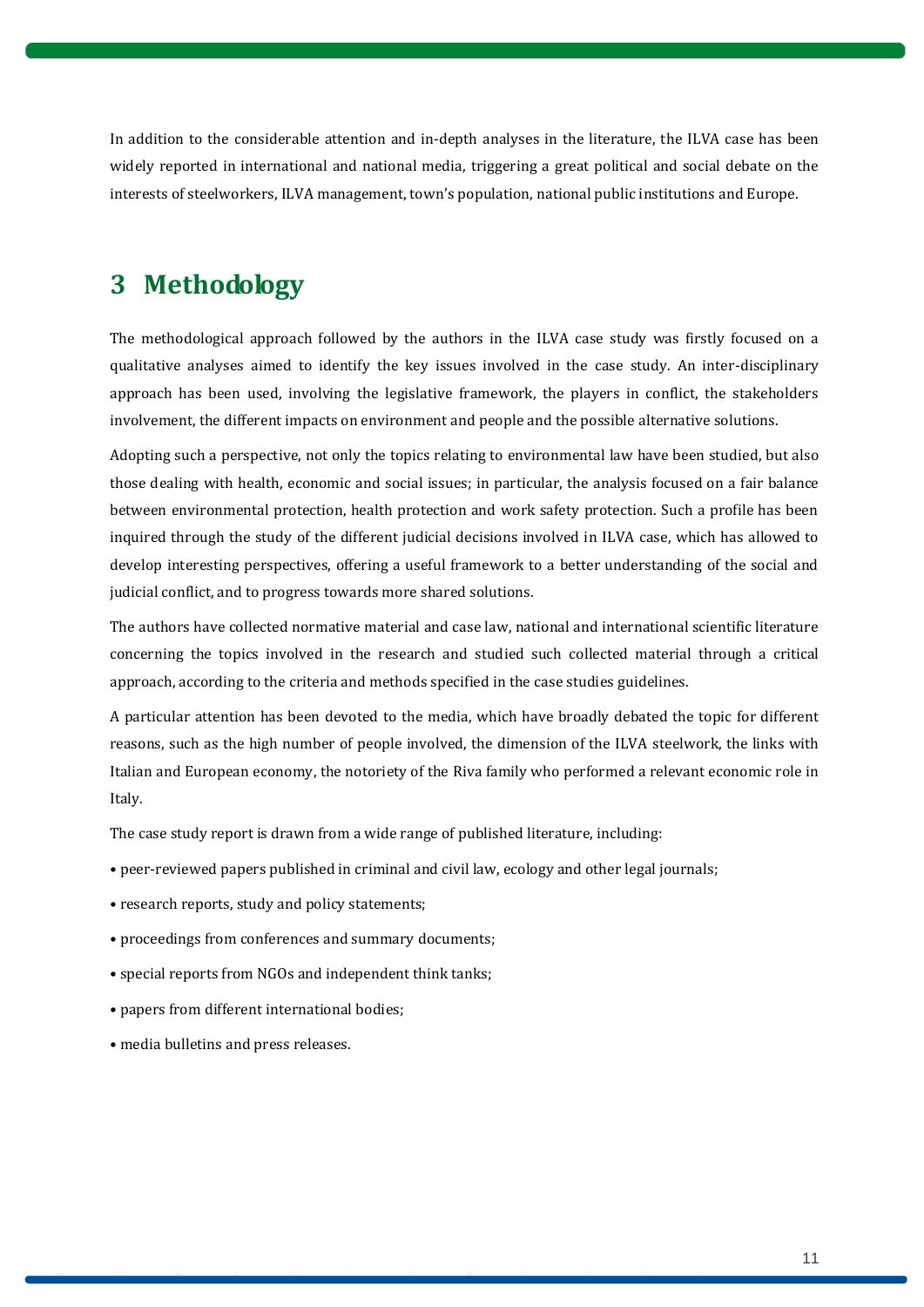# <span id="page-11-0"></span>**4 Case presentation**

 $\overline{a}$ 

### **4.1 Case study area**

<span id="page-11-1"></span>The ILVA steel work is located in Taranto, Puglia, in the south-east of Italy. The region of Puglia has a surface area of 19,363 square kilometers and is the seventh largest region of Italy. It is surrounded by the Adriatic Sea in the northeast and by the Ionian Sea in the south and has a 800 kilometers long coast. With a population of about 4 million residents, the region's demographic density is higher than the national average. The territory is primarily composed of flat lands and hills; Puglia is the least mountainous region of Italy (2%).

Taranto is the centre of several high environmental impact industrial settlements: the ILVA, ENI refinery (with its storage of national strategic reserves), two power plants formerly owned by Edison and now property of ILVA, the Enipower plant, the Cementir (900,000t annual production of concrete), two incinerators, one industrial dump (Italcave), the dumps of ILVA, one of the biggest and most important naval military base of the Mediterranean (including the military arsenal), and several small and medium sized companies.<sup>28</sup>

The ILVA factory, more than twice the size of the city of Taranto, has been built next to the Tamburi neighborhood, few kilometers from the city centre. The plant - that was previously property of the State (with the name of Italsider) and later became privatized (bought by ILVA) - over the time has employed most of the citizens of Taranto, which has become one of the most important industrial cities in the Southern part of Italy and one of the main ports for the whole steel market in Europe. The steel plant employs about 12,000 workers and at least another 8,000 contractors in a region where youth joblessness runs near 50%29.

<sup>28</sup> Alessandro Boldo and Raffaella Freschi, "Re-Scaling the Socio-Ecological Italian Conflicts: Marginality as Arena of Practices". Paper for the ISEG Conference, Lisboa, School of economics and management, 9th - 10th May 2014, 4.

<sup>29</sup> Alberto Sisto, "Italy to oversee running of steelmaker ILVA", 4 June 2013, available at http://uk.reuters.com/article/2013/06/04/uk-italy-ilva-idUKBRE9530AN20130604.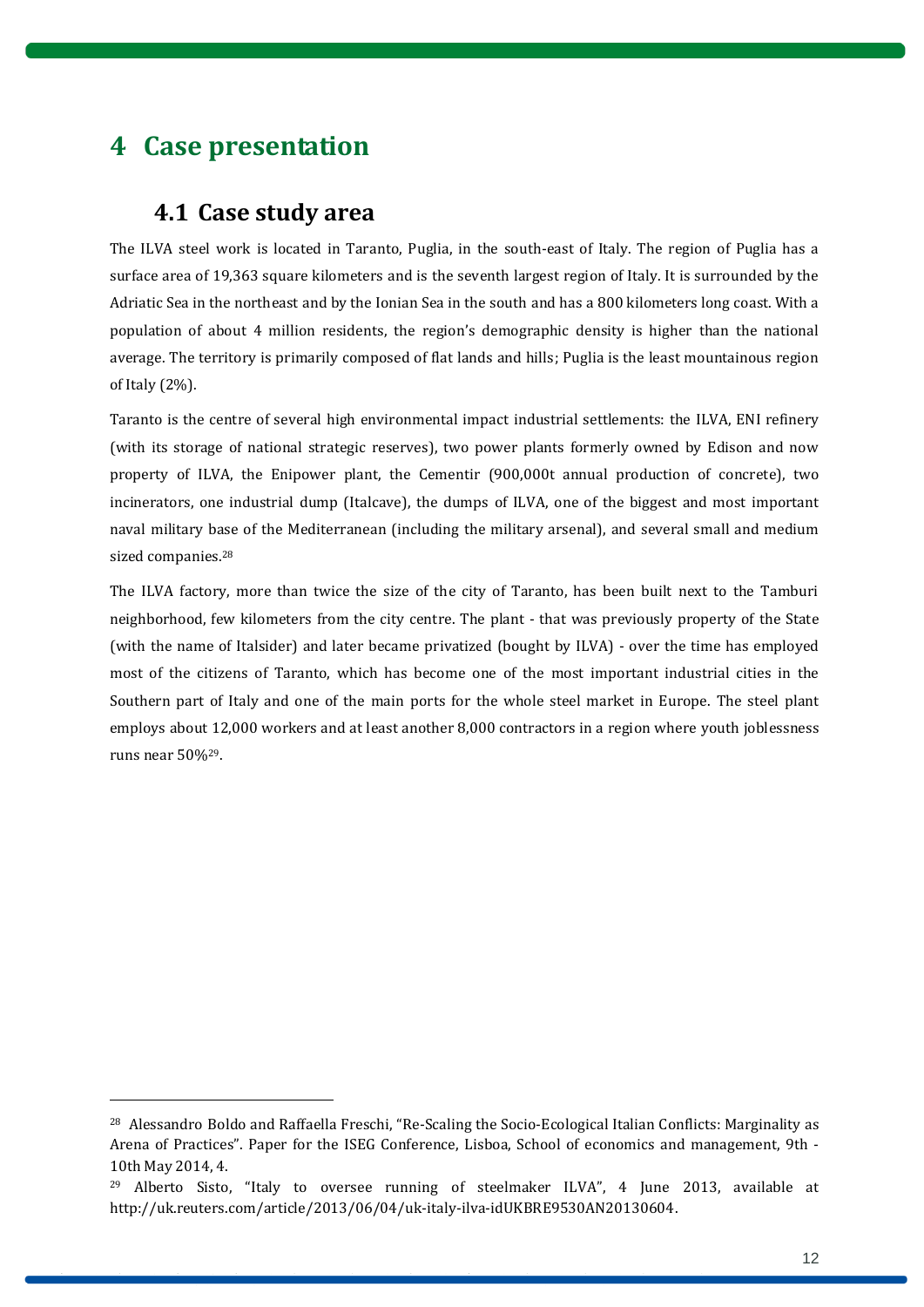

## <span id="page-12-0"></span>**4.2 Main institutions and governance level**

At national level, the main institutions involved in the ILVA case were the judiciary power and the Italian government.

On 25th July 2012 the judge for preliminary investigations at the Court of Taranto ordered the seizure and shutdown of the hot working areas of ILVA, following the results of the epidemiological survey showing that ILVA fumes were seriously harming the environment and the health of workers and local residents.

The government called for a solution aimed at reconcile environmental and health issues with employment since thousands of jobs were under threat. In this framework, the Italian government issued a Law Decree which allowed ILVA to resume its steel production (Law Decree No. 207 of 03 December 2012), in spite of magistracy prohibition. In particular, Article 1 provides that, in the plants which are recognised as of national strategic interest by the President of the Council of Ministers and occupy at least two hundred employees, the performance of the business, where it is essential to safeguard jobs and production, can continue for a period not exceeding 36 months, even if it was ordered the seizure of facilities, in keeping upgrading the plant with the requirements set out in the review of Integrated Environmental Authorisation  $(IEA)<sup>30</sup>$  in order to ensure the most adequate protection of the environment and health according to the best available techniques.

<sup>30</sup> Since 2004 in Italy the Integrated Environmental Authorization (IEA) is operating: it is the measure issued by the in-charge authorities which authorises the operation of facilities under certain conditions, which must ensure compliance with the requirements of Part II of the Legislative Decree No. 152 of 3 April 2006, as amended by the Leg. Dec. No. 46 of 4 March 2014, implementing the Directive 2010/75/EU on industrial emissions (Integrated Pollution Prevention and Control).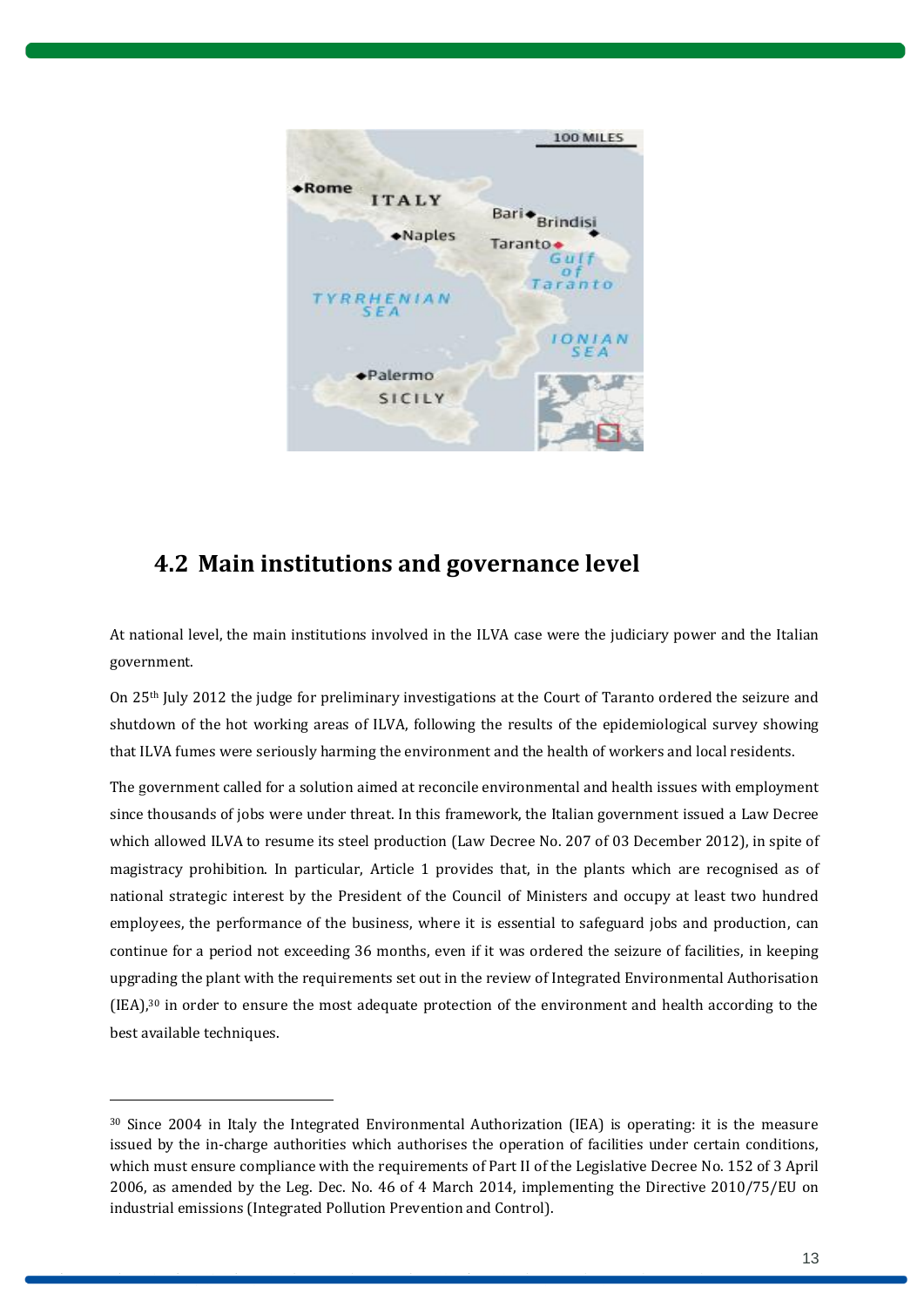The reasons for this deliberation were all of economic and political nature: it was a question of defending a "national strategic asset", preserving the national worldwide reputation and the national economic stability. <sup>31</sup> The Law Decree No. 207 of 2012 also appointed the Guarantor for the Integrated Environmental Authorisation for the ILVA of Taranto (*Garante dell'autorizzazione integrata ambientale per l'ILVA di Taranto*); the task of the Guarantor was to monitor the implementation of the provisions of law, promoting, also, in agreement with the local authorities, efforts for information and consultation, aimed at ensuring, in the environmental matter, the maximum transparency for citizens, in accordance with of the Aarhus Convention of 25 June 1998 (ratified by the Law No. 108 of 16 March 2001). <sup>32</sup> Article 2-*quater* of the Law No. 231 of 24 December 2012, introduced by Law No. 89 of 3 August 2013, has suppressed the figure of the Guarantor and transferred its tasks to the Special Commissioner of ILVA, in charge of designing an "industrial plan" to comply with the IEA provisions. It is worth to mention that, recently, the Law Decree No. 1 of 5 January 2015, has put ILVA under special administration; three extraordinary commissioners have been appointed on 21 January 2015.<sup>33</sup>

The conflict between judiciary and administrative power in the balance between economic interests and environmental protection has led to a conflict of constitutional powers. The Court, in its judgment No. 85/2013, has declared the full constitutionality of the 'Save ILVA Decree', operating an examination of reasonable balance between the different constitutional values at stake. In particular, the Court has affirmed that the *ratio* of the 'Save ILVA Decree' is the realization of a reasonable balance between the fundamental rights which are protected by the Constitution, in particular the right to health (Article 32 Const.), the right to healthy environment at work (Article 4 Const.), the constitutionally relevant interest to maintaining employment levels and the duty of public institutions to ensure it. According to the Court, all these fundamental rights are in a relationship of mutual integration and therefore it is not possible to identify one of them which has the absolute prevalence over the others. 34

Also at the European level there was interest in the ILVA case. Indeed, in its resolution of 13 December 2012, the European Parliament called on the Italian authorities to ensure the environmental rehabilitation of the polluted steel plant site as a matter of extreme urgency, while at the same time ensuring that the

<sup>31</sup> "Monti acts in bid to save Taranto plant", 30 November, 2012, available at [http://www.ft.com/intl/cms/s/0/7a8871d4-3b10-11e2-b111-00144feabdc0.html#axzz3Gm5q74zp.](http://www.ft.com/intl/cms/s/0/7a8871d4-3b10-11e2-b111-00144feabdc0.html#axzz3Gm5q74zp)

<sup>&</sup>lt;sup>32</sup> The Guarantor for the Integrated Environmental Authorization for the ILVA of Taranto - with the collaboration of the Institute for Environmental Protection and Research (ISPRA), with the support of regional and provincial agencies for the protection of the environment - hearing the representatives of workers, had to report to the President of the Council of Ministers and to the Ministers for environment and health, any problems encountered in the implementation of the measures contained in IEA, proposing appropriate measures, including the possible adoption of measures for extraordinary administration, also taking into account Articles 41 and 43 of the Constitution.

<sup>33</sup> Law Decree No. 1 of 5 January 2015 on "Urgent measures for the exercise of companies of national strategic interest in crisis and for the development of the city and the area of Taranto". *OJ No. 3 of 5 January 2015*.

<sup>34</sup> Onida, "Un conflitto tra poteri", 1494 ff.; Pulitanò, "Giudici tarantini e Corte Costituzionale", 1498 ff.; Bin, "Giurisdizione o amministrazione", 1505 ff.; Cavanna, "ILVA: criterio di ragionevolezza e bilanciamento dei diritti", 631; Salanitro, "Il decreto ILVA tra tutela della salute e salvaguardia dell'occupazione", 1041 ff.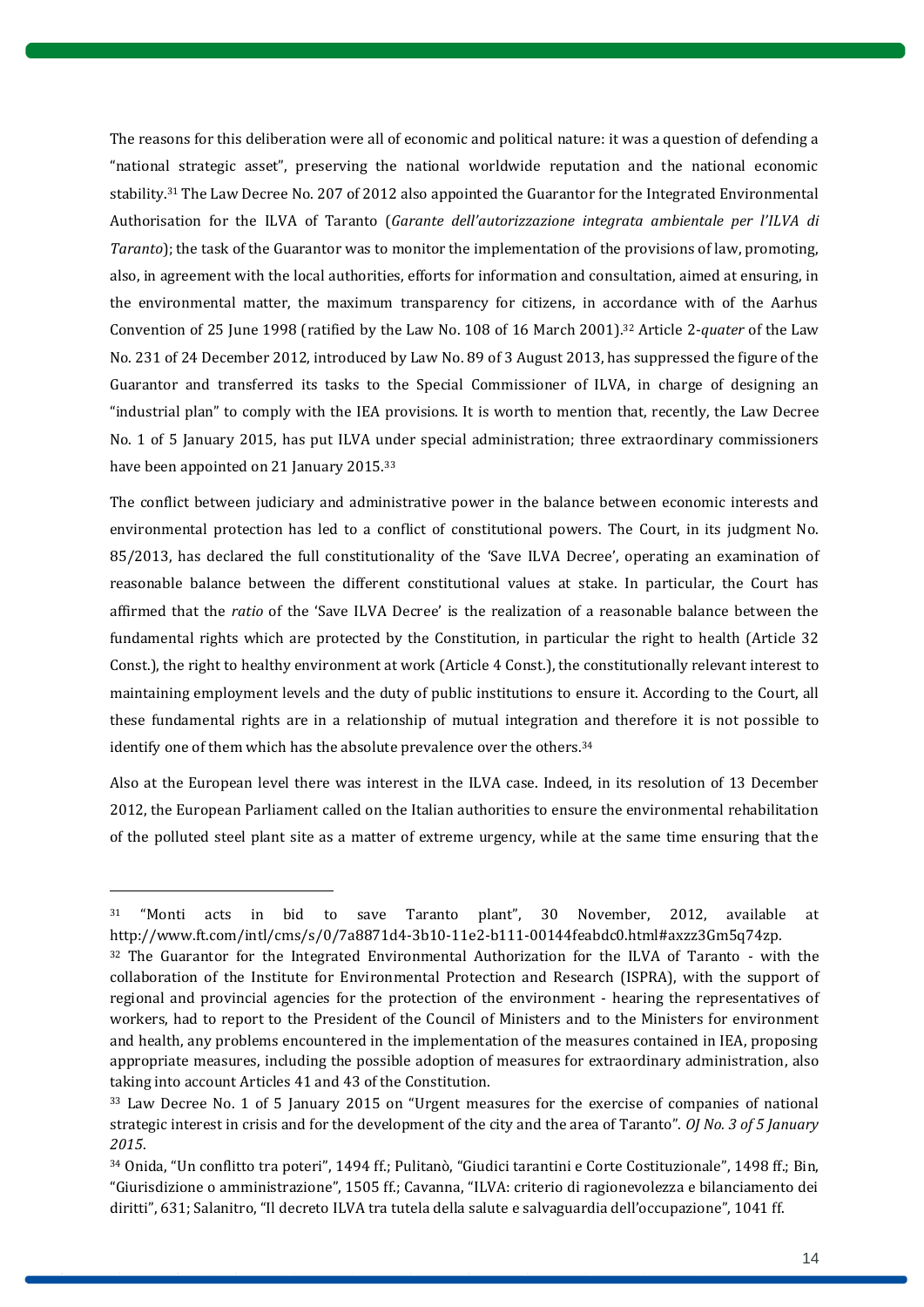costs incurred in relation to the preventive or remedial action taken are covered in accordance with the polluter pays principle, as required by Article 8 of Directive 2004/35/EC on environmental liability. 35

The European Commission has found that Italy is failing to ensure that ILVA operates in conformity with EU legislation on industrial emissions,<sup>36</sup> with potentially serious consequences on human health and the environment. The Commission has previously sent Italy two letters of formal notice, in September 2013 and April 2014, urging the Italian authorities to take measures in order to bring the operation of the ILVA plant into compliance with the Industrial Emissions Directive<sup>37</sup> and other applicable EU environmental laws. 38

### <span id="page-14-0"></span>**4.3 Key stakeholders**

 $\overline{a}$ 

ILVA has been at the centre of several disputes. Trade Unions have taken position against ILVA shut down. Indeed, ILVA provides work for thousands of people around Italy and includes, both inside and outside of its perimeter, numerous other small firms; moreover, there are companies working for providing ILVA with raw material lying around the whole Italian territory. Fears of job losses have driven trade unions' action in a region where unemployment stands at 37% in some areas and where only one working-age person out of three has a job. <sup>39</sup> The main trade union organisations involved in the ILVA case are: the Italian Federation of Metalworkers (FIM), the Italian Confederation of Workers' Trade Unions (CISL), the Federation of Metallurgical Employees and Workers (FIOM), the General Confederation of Italian Workers (CGIL) and the Italian Metalworkers' Union (UILM).

Several international and national bodies and agencies dealing with public health and prevention are involved in the ILVA case, such as the Regional Agency for the Environmental Protection (ARPA Puglia), the Local Health Department Taranto (ASL), the National Inventory of Emissions and their Sources (INES), the Ministry of Environment, the European Food Safety Authority (EFSA), the National Institute of Health (ISS) and the Food and Drug Administration (FDA).

<sup>35</sup> European Parliament resolution of 13 December 2012 on a new sustainable and competitive steel industry, based on a petition received (2012/2905 (RSP)), available at [http://www.europarl.europa.eu/sides/getDoc.do?pubRef=-//EP//NONSGML+TA+P7-TA-2012-](http://www.europarl.europa.eu/sides/getDoc.do?pubRef=-//EP//NONSGML+TA+P7-TA-2012-0510+0+DOC+PDF+V0//EN) [0510+0+DOC+PDF+V0//EN.](http://www.europarl.europa.eu/sides/getDoc.do?pubRef=-//EP//NONSGML+TA+P7-TA-2012-0510+0+DOC+PDF+V0//EN)

<sup>36</sup> For more information, see [http://ec.europa.eu/environment/industry/stationary/index.htm.](http://ec.europa.eu/environment/industry/stationary/index.htm)

<sup>37</sup> Directive 2010/75/EU of the European Parliament and of the Council of 24 November 2010 on industrial emissions (integrated pollution prevention and control). *JO L 334/17, 17 December 2010*. This directive has been implemented in Italy by Leg. Dec. No. 46 of 4 March 2014.

<sup>38</sup> See the press release "Environment: European Commission urges Italy to address severe pollution issues at Europe's biggest steel plant". European Commission - IP-14-1151, 16 October 2014, available at [http://europa.eu/rapid/press-release\\_IP-14-1151\\_en.htm.](http://europa.eu/rapid/press-release_IP-14-1151_en.htm) 

<sup>39</sup> James Mackenzie, "Steel pollution case highlights Italy's slow decline", 29 August 2012, available at http://www.reuters.com/article/2012/08/29/us-italy-pollution-idUSBRE87S07B20120829.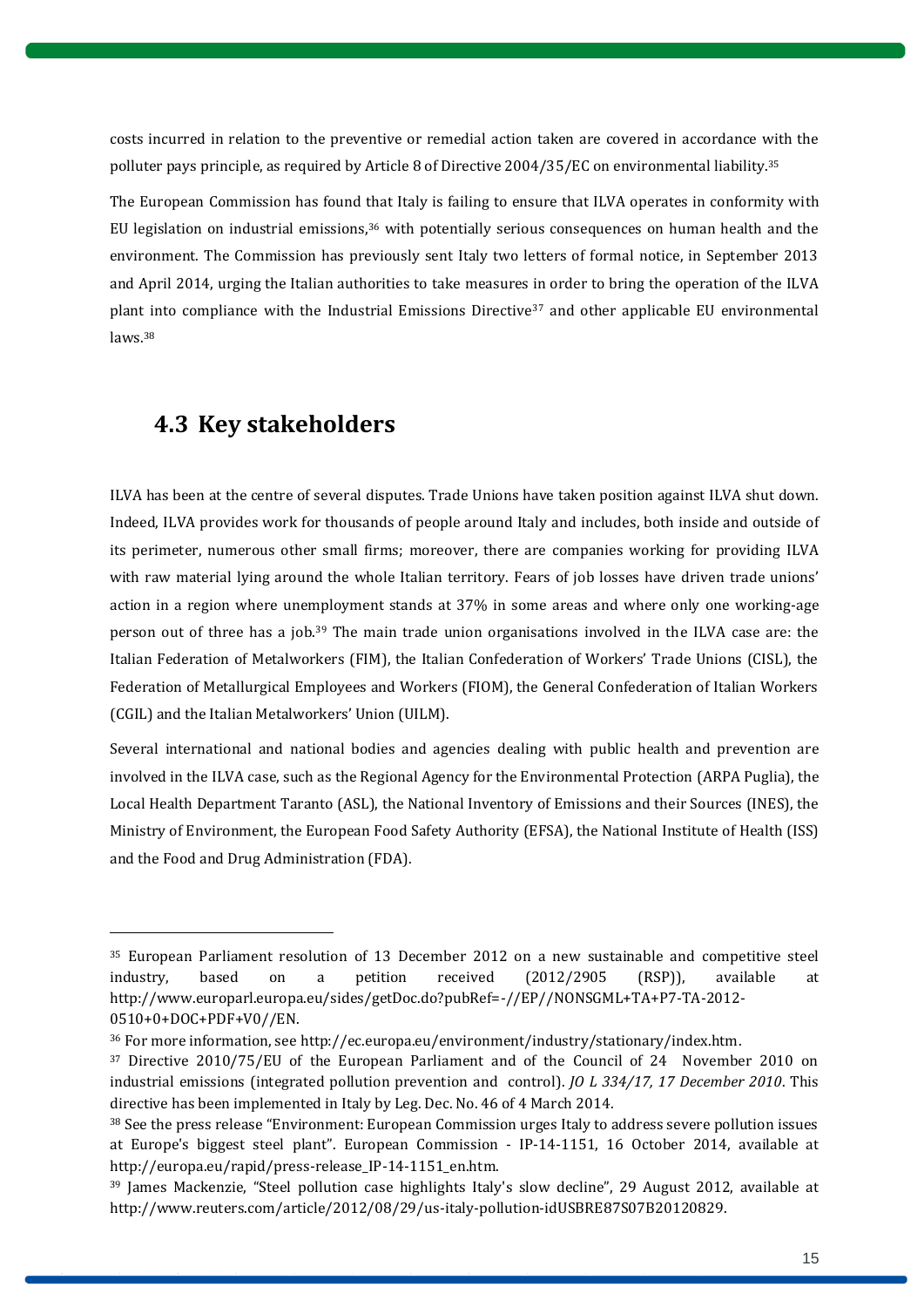In addition, many environmental non-governmental organisations are interested in Taranto's situation, such as Legambiente, WWF, Peacelink-Altamarea, Cittadinanza Attiva e Contramianto.

## <span id="page-15-0"></span>**4.4 Key impacts**

### <span id="page-15-1"></span>4.4.1 Environmental impacts

The ILVA is one of Europe's biggest responsible in terms of greenhouse gas emissions. In 2011 it was the fourth biggest emitter among the almost 13,000 installations in the EU emissions trading system (ETS), causing 10.1 million tonnes of CO2 equivalent (tCO2e). The free allocation rules of the ETS mean ILVA has not had to buy carbon allowances to cover its emissions. Between 2008 and 2011, the company accumulated an allowance surplus worth 18.4m tCO2e. 40

According to the Report of the European Agency for the Environment in the year 2011 concerning the pollution from industrial facilities in Europe, the second site on the list of fifteen air polluting activities in Italy is owned by ILVA.<sup>41</sup> The study shows that environmental damage costs in euro is  $\epsilon$ 0.75 billion for ILVA in Taranto; it is worth to mention that the data on environmental damage refer only to air pollutants, without consideration of the underground pollution of soil and aquifers.

In particular, in 2010 ILVA emitted over 4,000t of dust, 11,000t of nitrogen dioxide, 11,300t of sulphur dioxide, 7.0t of hydrochloric acid, 1.3t of benzene, 150kg of Polycyclic Aromatic Hydrocarbons (PAH), 52.5g of benzo(a)pyrene, 14.9g of organic compounds, polychlorinated dibenzo-p-dioxins and dibenzofurans (PCDD/F) and dioxin PCBdl; levels of PCDD/F and PCBdl may be traced to specific sintering activities (agglomeration area) carried out within the plant. 42

#### <span id="page-15-2"></span>4.4.2 Health impacts

 $\overline{a}$ 

According to the SENTIERI Study on the "causes of death, the bio-monitoring and health risk related to air quality" (2011), the results of the analysis in the period 1995-2002 show the presence of an unhealthy environment. <sup>43</sup> In particular, the following mortality profile results in Taranto: excess between 10% and

<sup>40</sup> "Italian prosecutors order seven arrests linked to pollution probe", 27 November 2012, available at [http://www.endseurope.com/30101/italian-prosecutors-order-seven-arrests-linked-to-pollution-probe.](http://www.endseurope.com/30101/italian-prosecutors-order-seven-arrests-linked-to-pollution-probe) 

<sup>41</sup> Cristina Guerreiro et al., Air Quality in Europe - 2011 Report; European Environment Agency: Copenhagen, Denmark, 2011.

<sup>42</sup> Tonelli, Short, Taticchi, "Case study of ILVA, Italy", 27.

<sup>43</sup> Roberta Pirastu et al., "SENTIERI - Studio epidemiologico nazionale dei territori e degli insediamenti esposti a rischio da inquinamento: risultati / SENTIERI Project - Mortality study of residents in Italian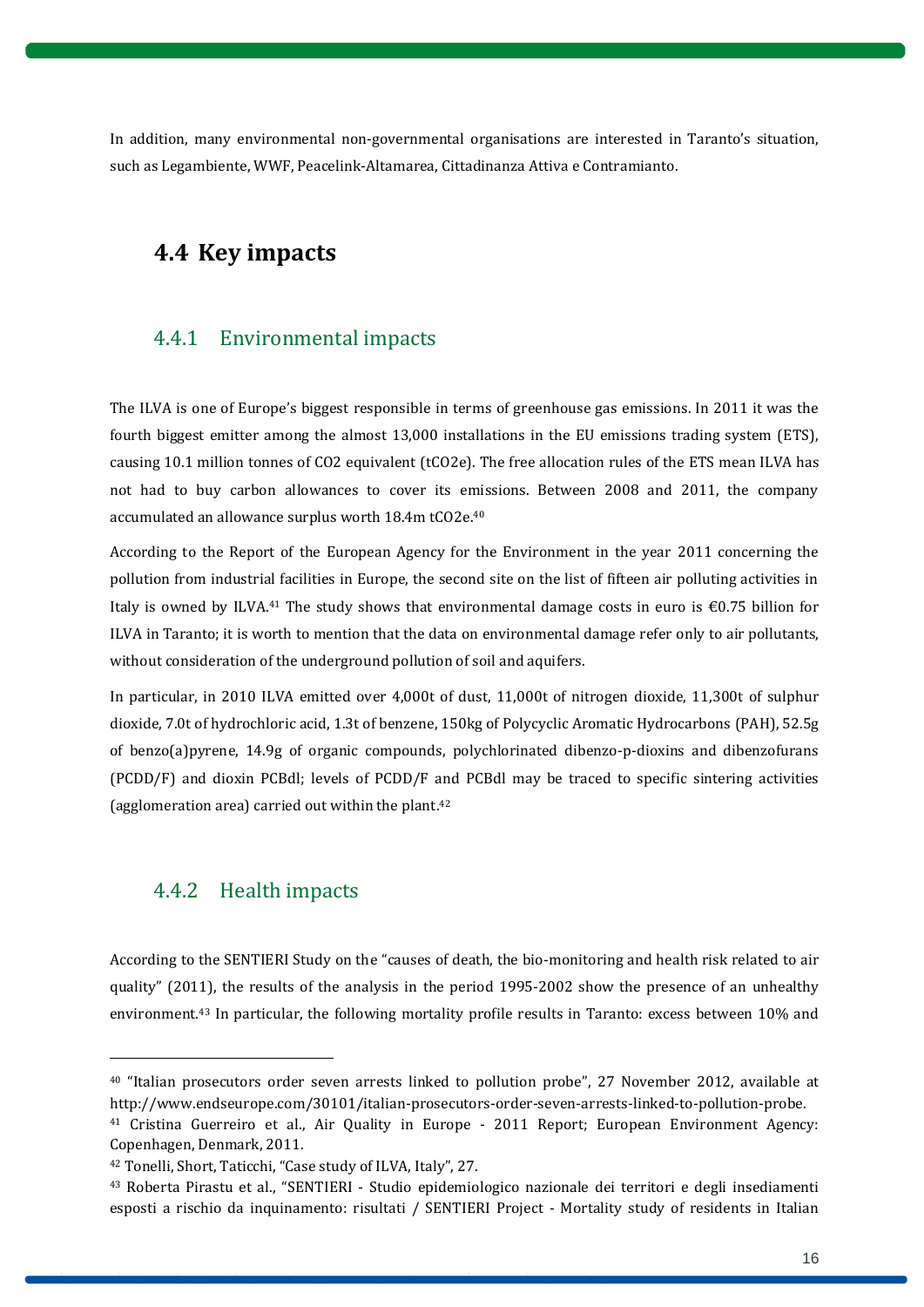15% in overall mortality and in all cancers in both genders; excess of about 30% in the mortality of lung cancer, for both genders; excess, in both genders, in deaths for pleural cancer; excess between 50% (men) and 40% (women) in deaths for serious respiratory diseases; excess of about 15% for men and 40% for women in mortality for diseases of the digestive system; increase of about 5% in deaths for circulatory system diseases, especially among men.<sup>44</sup> The latest update of the "SENTIERI" study of 2014 confirms the sanitary critical situation in Taranto<sup>45</sup>.

The epidemiological survey commissioned by the Taranto Court showed that 386 people living near to the plant died between 1998 and 2010 (around 30 deaths per year) because of exposure to toxic emissions such as dioxins and carbon monoxide. Moreover, the study showed: 237 cases of malignant tumor diagnosed by hospitalization (18 cases per year) due to industrial emissions; 247 coronary events with recourse to hospitalization (19 per year) due to industrial emissions; 937 cases of hospitalization for respiratory diseases (74 per year) (most part among the children) due to industrial emissions. 46

### <span id="page-16-0"></span>4.4.3 Impact on agriculture

 $\overline{a}$ 

Recently, a study applied in the rural territory of Statte (a quartier of Taranto), which is placed near to the ILVA still plant, has been carried out.<sup>47</sup> The aim of the study was the environmental risk assessment for the aquifers and the estimation of pollutants concentration in the forage for evaluating the risk for human health. The obtained results have shown that PCDDs and PCB present in the air move to the agricultural soil and then into groundwater. Furthermore the results have highlighted that the PCDDs and PCB existing in the environmental matrices (air, soil, groundwater) transfer to vegetable tissues of crops and may go into the food chain causing risks for the human health.

Emissions of dioxins, benzoapyrene and other cancer-causing chemicals have poisoned fishing and farmland for miles around, with serious damage to export activities. As a consequence, the cultivation of mussels in the Mar Piccolo Bay of Taranto was banned in 2011 due to pollution by dioxin. For the same

polluted sites: results", *Epidemiol Prev* (2011): 137, available at http://www.epiprev.it/sites/default/files/EP2011Sentieri2\_lr\_bis.pdf.

<sup>44</sup> Pirastu et al., "SENTIERI Project - Mortality study of residents in Italian polluted sites: RESULTS", 134. <sup>45</sup> Roberta Pirastu et al., "SENTIERI - Studio epidemiologico nazionale dei territori e degli insediamenti esposti a rischio da inquinamento: mortalità, incidenza oncologica e ricoveri ospedalieri / SENTIERI - Epidemiological Study of Residents in National Priority Contaminated Sites: mortality, cancer incidence

and hospital discarges", *Epidemiol Prev* (2014): 100 ff., available at http://www.epiprev.it/materiali/2014/EP2/S1/EPv38i2S1\_SENTIERIind.pdf. <sup>46</sup>Annibale Biggeri, Francesco Forastiere e Maria Triassi, "Conclusions of the epidemiologic survey", available at http://www.epiprev.it/materiali/2012/Taranto/Concl-perizia-epidemiol.pdf. See also Mauro Sanna et al., "Conclusions of the chemical survey", 219, available at [http://www.epiprev.it/materiali/2012/Taranto/Concl-perizia-chimica.pdf.](http://www.epiprev.it/materiali/2012/Taranto/Concl-perizia-chimica.pdf) 

<sup>&</sup>lt;sup>47</sup> Simone Pascuzzi et al., "Contamination of the environmental matrices in agricultural areas produced by industrial discharges: the case study of the land of the city of Statte (Taranto, Southern Italy)", *Procedia Environmental Sciences* 19 ( 2013 ) 671 – 680, available at www.sciencedirect.com.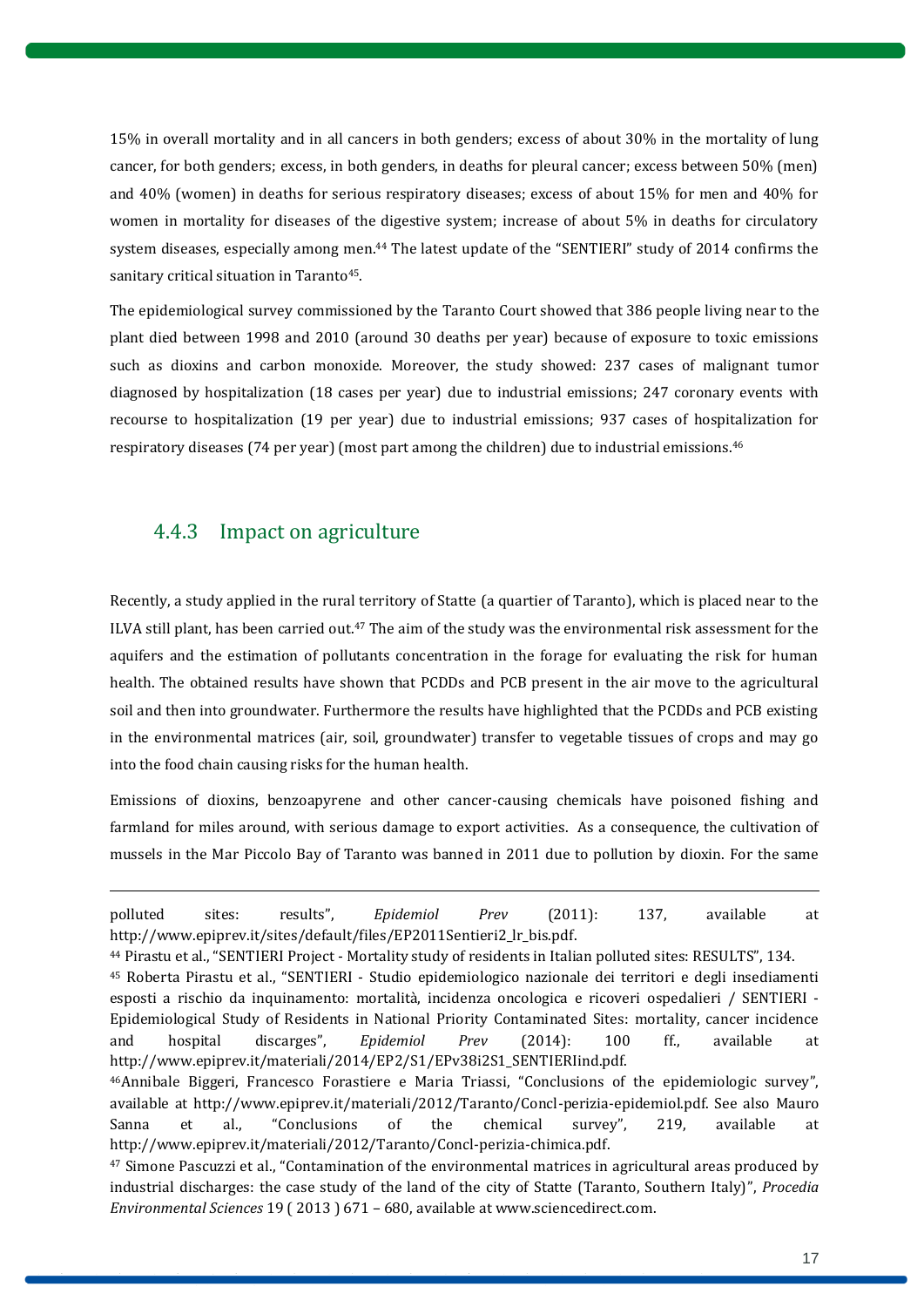reason, breeding and free pasture was prohibited in uncultivated areas within a radius of 20 kilometers from the industrial area. 48

In 2008 PeaceLink commissioned a thorough analysis of the cheese made from the milk of sheep and goats grazing around the ILVA plant, which led to the killing of two thousand sheep and goats. The research, paid by the volunteers of the Association, gave a clear verdict: the values were three times higher than what the law states for dioxin and P.A.H.<sup>49</sup>

### <span id="page-17-0"></span>4.4.4 Economic impact

It is necessary to analyse also the possible economic impacts for the Italian industrial system, related to the eventual closure of ILVA. It is worth to mention that over the last twenty five years, Italy already experienced the crisis of the large factory model, and the inability to manage the dramatic situation of ILVA would certainly exacerbate this process. <sup>50</sup> The current historical moment requires to defend the industrial perspective of Italy, especially in the field of the steel industry, which is already in a crisis, not only in Italy but even in the whole Europe, because of the actual critical economic situation as well as the growing gap of competitiveness. 51

The considerations above are corroborated taking into account that, according to the data by Confindustria Puglia, the ILVA steel production capacity of approximately 10 million tons per year represents around 40% of the national demand.<sup>52</sup> If Italy had to be forced to import such a quantity, it would be necessary about €9 billion, which represents one point of the national GDP and 7-8% of the regional GDP of Puglia.<sup>53</sup> Moreover, the closure of the plant would have other economic consequences on the production of the steel mills of Novi Ligure and Genoa, which directly depend from Taranto; <sup>54</sup> indeed, it is worth to note that Taranto is mainly concerned with the first processing of steel, which then is shipped to the other plants which carry out the further processing. The reduction of the steel production would also have significant effects on the production of appliances and especially vehicles, considered that this market has not been experiencing a favorable moment.

<sup>&</sup>lt;sup>48</sup> Alessandro Marescotti, "Taranto, city of dioxin", 5 August 2014, available at http://www.peacelink.it/ecologia/a/40532.html.

<sup>49</sup> Marescotti, "Taranto, city of dioxin".

<sup>50</sup> Paolo Bricco, "ILVA and the Fate of a Country Without Big Industry", 21 May 2014, available at http://www.ilsole24ore.com/art/english-version/2014-05-21/ilva-and-the-fate-of-country-without-bigindustry-063046.shtml?uuid=AB855tIB.

<sup>51</sup> Marisa Meli, "Ambiente, salute, lavoro: il caso ILVA", 1019.

<sup>52</sup> Matteo Meneghello, "Corsa in salita per l'acciaio italiano", 28 maggio 2013, available at [http://www.ilsole24ore.com/art/notizie/2013-05-28/corsa-salita-lacciaio-italiano-](http://www.ilsole24ore.com/art/notizie/2013-05-28/corsa-salita-lacciaio-italiano-064031.shtml?uuid=AbhvItzH)[064031.shtml?uuid=AbhvItzH.](http://www.ilsole24ore.com/art/notizie/2013-05-28/corsa-salita-lacciaio-italiano-064031.shtml?uuid=AbhvItzH) 

<sup>53</sup> Giuseppe Cordasco, "Ilva chiude, tutti i numeri di un disastro economico", 27 Novembre 2012, available at http://www.panorama.it/economia/aziende/ilva-taranto-chiusura-numeri/.

<sup>54</sup> Roberto Landucci, "ILVA, se chiude Taranto, stop anche a Genova e Novi Ligure", 6 agosto 2012, available a[t http://it.reuters.com/article/topNews/idITMIE87501R20120806.](http://it.reuters.com/article/topNews/idITMIE87501R20120806)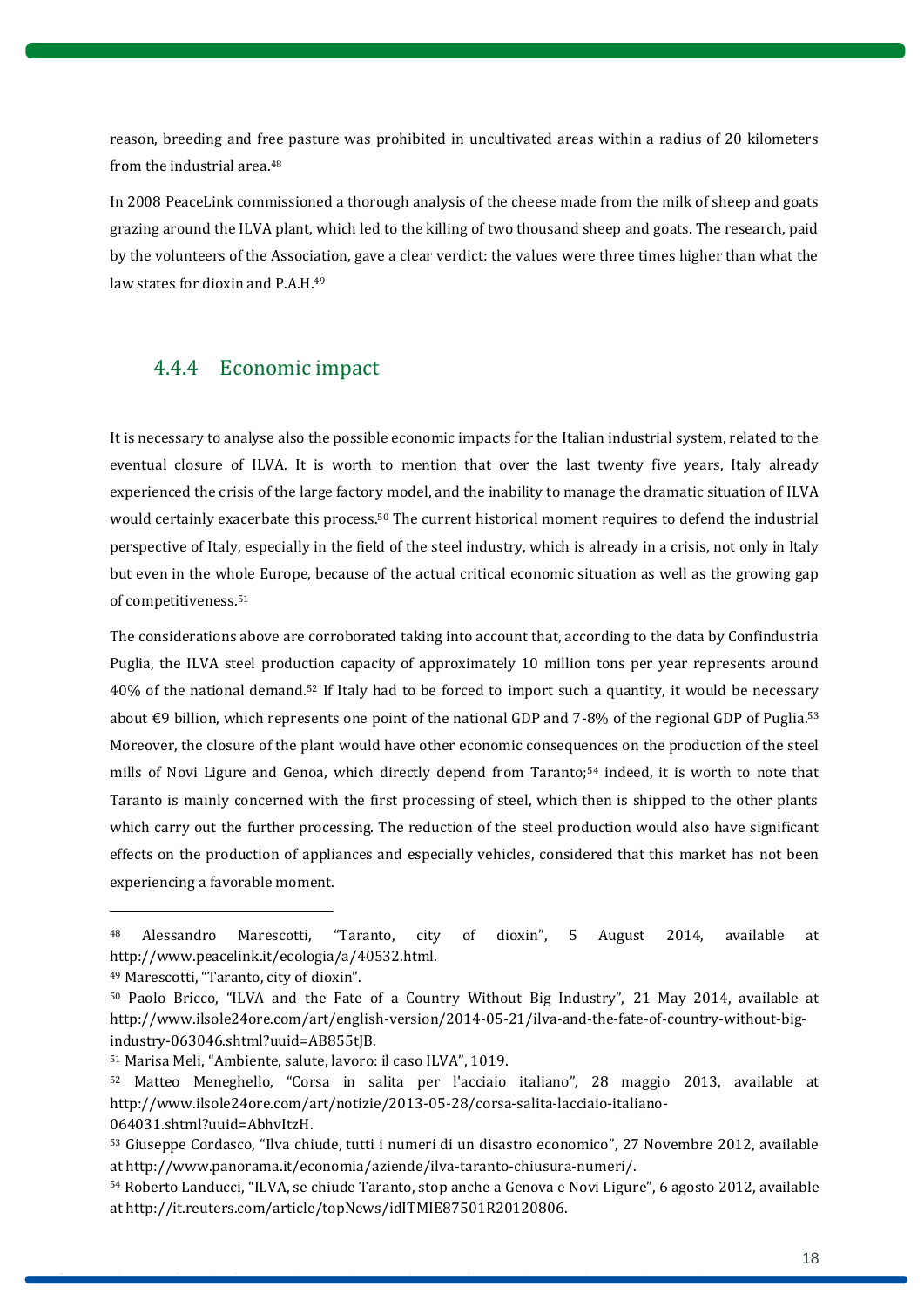### <span id="page-18-0"></span>4.4.5 Impact on tourism

The impact on the tourism sector should also be taken into account. Taranto is a city with a great potential to attract foreign tourists, considering its geographic location, climate, beaches, gastronomy and history; all these characteristics would have placed Taranto among the destinations of the South of Italy with one of the most prosperous touristic activity. However, the news in the international and national press on water pollution, soil contamination and air pollution caused by the ILVA emissions have hampered, together with other reasons, the development of the tourism. 55

### <span id="page-18-1"></span>**4.5 Key groups of victims**

The first group of victims is represented by workers of the ILVA steel plant and their families, who have been seriously affected by this situation.

Then, there are the inhabitants of Tamburi neighborhood. In this regard, the civil court of Taranto recognised in the first instance to 12 families living in Tamburi sums from  $\epsilon$ 11,000 to  $\epsilon$ 15,000 as compensation for dusts coming from the plant, accumulated over the years on the balconies and in the apartments. 56

Moreover, farmers were put out of business when grazing was banned within 20km (12.4 miles) of ILVA and almost 3,000 livestock with excessive dioxin levels were slaughtered. Mussel cultivation, for which Taranto is renowned, is struggling after beds were moved away from the steelworks. 57

### <span id="page-18-2"></span>**4.6 Law scope and enforcement**

 $\overline{a}$ 

Since 7 January 2014 ILVA is subject to the Industrial Emissions Directive 2010/75/EU (IED),<sup>58</sup> which has replaced the Directive  $2008/1/EC$  on integrated pollution prevention and control (IPPC)<sup>59</sup> and was implemented in Italy by the Leg. Dec. No. 46 of 2014.

<sup>55</sup> See Domenico Palmiotti, "Quelle facce ancora da scoprire della città (non solo) dell'Ilva", 11 November 2014, available at http://www.ilsole24ore.com/art/impresa-e-territori/2014-11-11/quelle-facce-ancorascoprire-citta-non-solo-ilva-115909.shtml?uuid=.

<sup>56</sup> "ILVA, giudice riconosce risarcimento inquinamento a 12 famiglie di Taranto", 30 May 2014, available at [http://news.yahoo.com/ilva-giudice-riconosce-risarcimento-inquinamento-12-famiglie-taranto-](http://news.yahoo.com/ilva-giudice-riconosce-risarcimento-inquinamento-12-famiglie-taranto-110443787.html)[110443787.html.](http://news.yahoo.com/ilva-giudice-riconosce-risarcimento-inquinamento-12-famiglie-taranto-110443787.html) 

<sup>57</sup> "Italian town fighting for its life over polluting ILVA steelworks", 17 August 2012, available at [http://www.theguardian.com/world/2012/aug/17/italy-ilva-steelworks-cancer-pollution.](http://www.theguardian.com/world/2012/aug/17/italy-ilva-steelworks-cancer-pollution)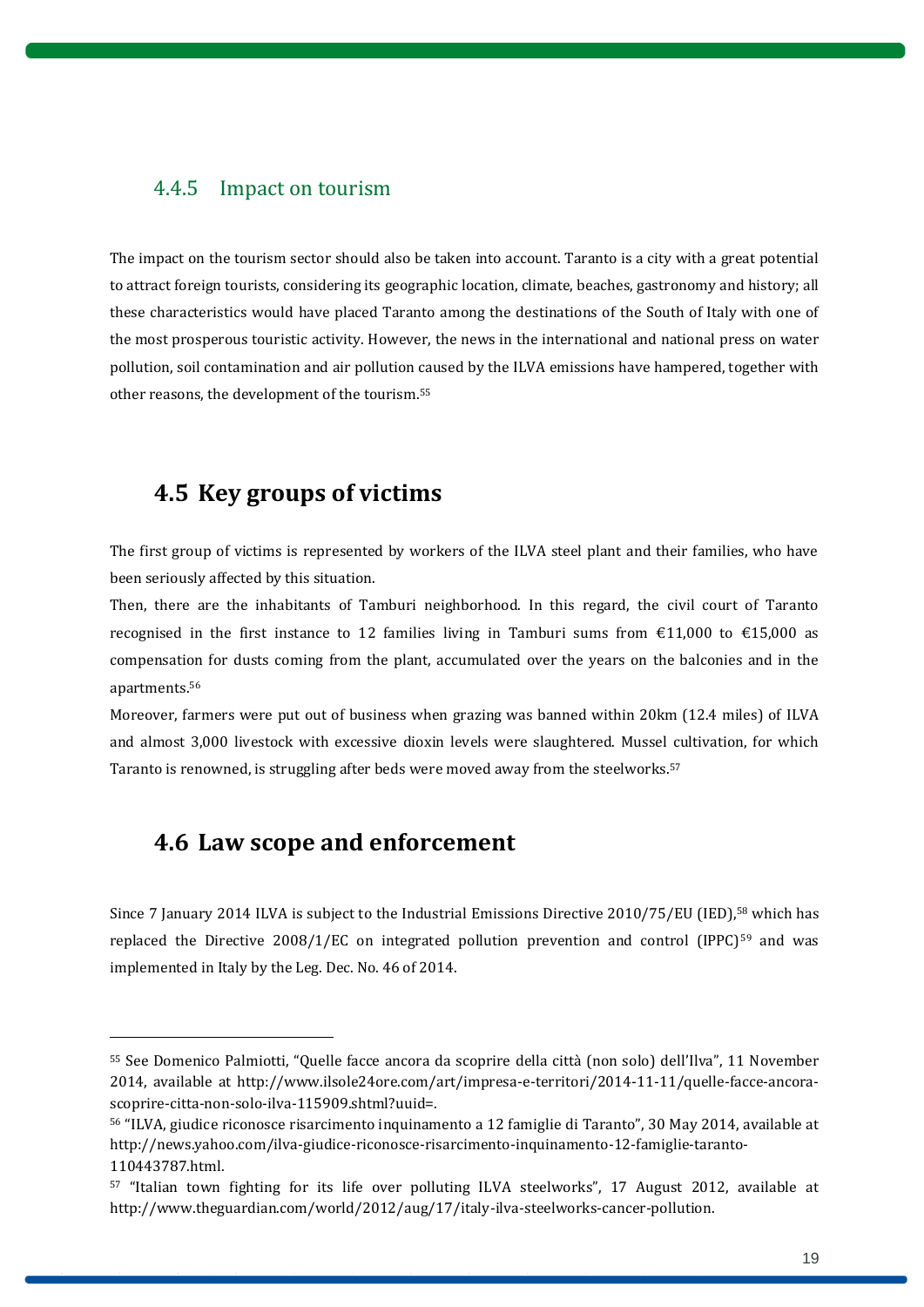Under the IED, the Commission adopts implementing decisions on best available techniques for each industrial sector. As it concerns the iron and steel production sector, the Commission has adopted the Implementing Decision 2012/135/EU establishing the BAT conclusions, leaving a maximum of four years to installations for full compliance.<sup>60</sup>

The ILVA plant was granted on 4 August 2011 an integrated permit pursuant to the IPPC Directive, and this permit was revised by Ministerial Decree No. 547 of 26 October 2012 in order to ensure compliance with the IED and with the Commission Implementing Decision 2012/135/EU.

As a follow-up to several complaints, the Commission opened an investigation (via EU-Pilot) on 26 March 2012 in order to closely monitor the compliance of the ILVA plant with the above-mentioned legislation.<sup>61</sup>

Moreover, the plant has been subject to investigations at national level, which have led to criminal charges and to precautionary measures.

Concerning the criminal charges, before focusing on them, it is worth to note that the ILVA case is, currently, at the stage of the preliminary hearing; therefore, the legal provisions which will be considered refer to the prosecutorial hypotheses (so far mainly confirmed by the court of Taranto when it adopted precautionary measures). 62

The core of the charges focuses on the criminal association aimed to commit felonies against public safety – the so-called "environmental disaster", removal or omission of precautions against accidents at work, poisoning of food substances - and felonies against public administration - corruption, bribery, abuse of office and false. 63

As to the offences against public safety, Article 434 CC on the so-called "Unnamed disaster" establishes that "Anyone (…) commits an act in order to cause the collapse of a building or of a part of it or another disaster, if the act endangers public safety, shall be punished by imprisonment from one to five years.

If the collapse or the disaster occurs, the penalty shall be the imprisonment from three to twelve years".

The judiciary often uses this provision to cover the most serious cases of damage to environment, i.e. "environmental disaster", like in the ILVA case. According to the Public Prosecutor, the ILVA Management would have caused, through massive emissions of harmful substances in the air (especially dioxins),

<sup>58</sup> Directive 2010/75/EU of the European Parliament and of the Council of 24 November 2010 on industrial emissions (integrated pollution prevention and control). *OJ L 334, 17.12.2010, 17–119*.

<sup>59</sup> Directive 2008/1/EC of the European Parliament and of the Council of 15 January 2008 concerning integrated pollution prevention and control. *OJ L 24, 29.1.2008, 8–29*.

 $60$  Commission Implementing Decision 2012/135/EU of 28 February 2012 establishing the best available techniques (BAT) conclusions under Directive 2010/75/EU of the European Parliament and of the Council on industrial emissions for iron and steel production. *OJ L 70, 8.3.2012, 63–98*.

 $61$  The information already received and still to be received through the EU-Pilot tool will serve as a basis for considering taking any further enforcement action.

<sup>62</sup> Carlo Ruga Riva, "Il caso ILVA: profili penali-ambientali", 17 October 2014, para. 1, available at [http://lexambiente.it/ambiente-in-genere/188-dottrina188/10999-ambiente-in-genereil-caso-ilva-profili](http://lexambiente.it/ambiente-in-genere/188-dottrina188/10999-ambiente-in-genereil-caso-ilva-profili-penali-ambientali.html)[penali-ambientali.html.](http://lexambiente.it/ambiente-in-genere/188-dottrina188/10999-ambiente-in-genereil-caso-ilva-profili-penali-ambientali.html)

<sup>63</sup> Ruga Riva, "Il caso ILVA: profili penali-ambientali", para. 3.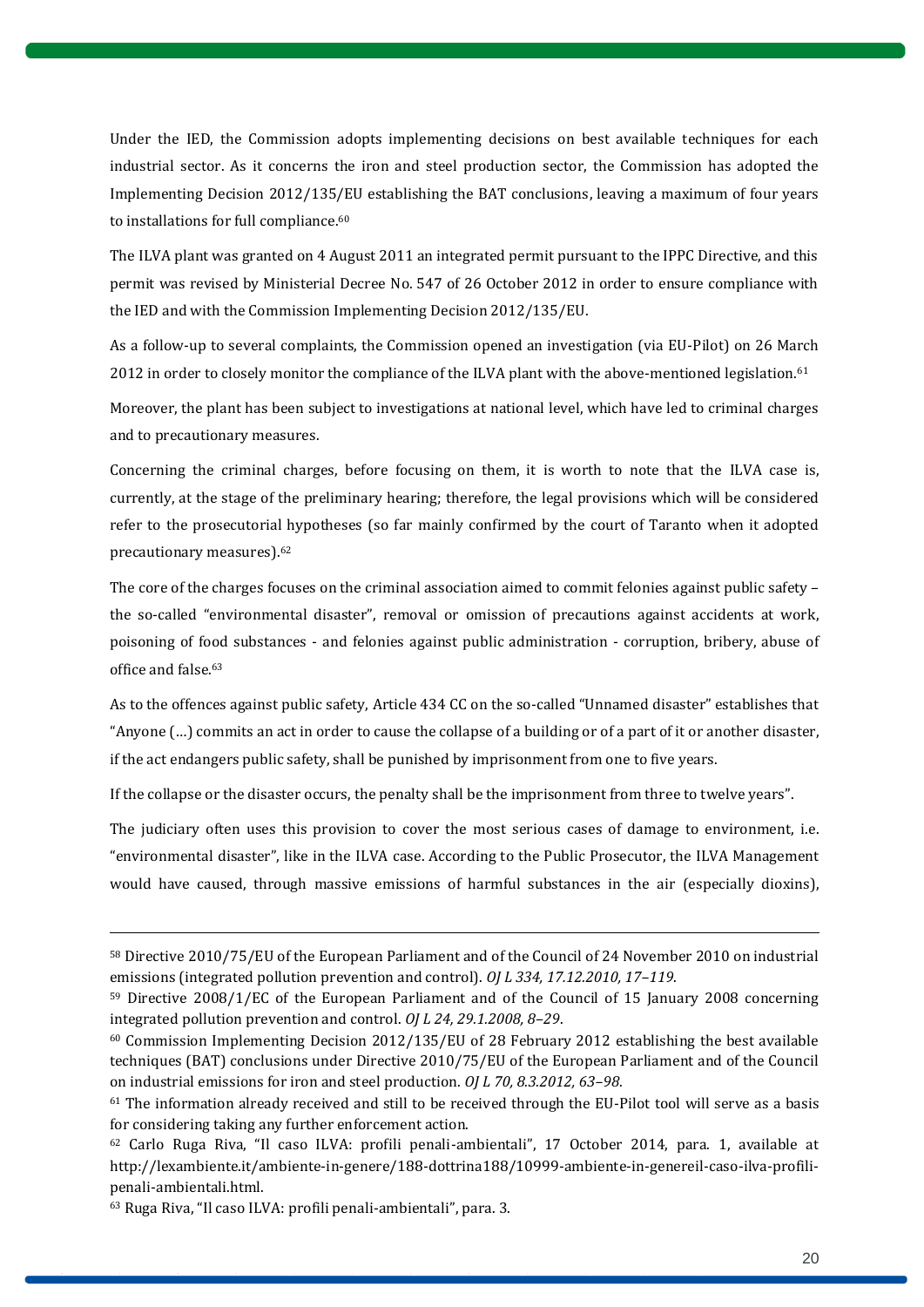"extremely serious danger to public health" and "events of illness and death in the population living in neighborhoods around the steel plant". 64

Secondly, the charge also includes Article 437 CC on removal or omission of precautions against accidents at work, which establishes that "Anyone who omits to place installations, equipment or warning aimed to prevent disasters or accidents at work, or removes or damages them, shall be punished with imprisonment from six months to five years.

If the act causes a disaster or an accident, the penalty shall be imprisonment from three to ten years".

In the ILVA case, the Public Prosecutor alleged the deliberate omission of precautions; in particular, he alleged the omission to place installations and equipment able to prevent the discharge of huge quantities of emissions into the atmosphere, emissions which are harmful to the health of workers. 65

Moreover, the felony of poisoning of water or food substances is also alleged. According to the Article 439 CC, "Anyone who poisons water or food substances, before the draw or distribution for consumption, shall be punished by imprisonment not less than fifteen years.

If the act causes the death of anyone, the life imprisonment shall be applied".

In the ILVA case, the Public Prosecutor alleged two cases of poisoning of food substances: poisoning by dioxin and PCB of 2,271 livestock (sheep and goats) intended for direct and indirect nutrition, killed before consumption, and poisoning of an area of Mar Piccolo, where there were many mussel cultivation plants, contaminated by dioxins, PCBs and heavy metals, which were also destroyed. 66

Finally, the prosecution concerns the following offences: several misdemeanors against the environment (concerning waste and landfills, air, water and the provisions on the prevention of major accidents); the offences under Article 635 CC on "Damaging" and Article 674 CC on "Dangerous throwing of things"; murder and injury by negligence through violation of safety regulations.

Concerning the precautionary measures adopted in the ILVA case, in addition to those already mentioned,<sup>67</sup> the judge for preliminary investigations at the Court of Taranto, through a decree confirmed by the Court of Review of Taranto, ordered the precautionary seizure of €8.1 billion in property and goods from the Riva F.i.r.e. S.p.a.<sup>68</sup> Then, the same judge for preliminary investigations, without a request of the Public Prosecutor, extended the seizure to other societies controlled by ILVA S.pa.

These precautionary measures have been annulled by the Supreme Court of Cassation. In particular, the extent of the seizure was considered as an "abnormal" act, since it was issued without the request of the Public Prosecutor.<sup>69</sup> Moreover, the Court of Cassation annulled the seizure of €8.1 billion, because it does

<sup>64</sup> Ruga Riva, "Il caso ILVA: profili penali-ambientali", para. 3.1.

<sup>65</sup> Ruga Riva, "Il caso ILVA: profili penali-ambientali", para. 3.2.

<sup>66</sup> Ruga Riva, "Il caso ILVA: profili penali-ambientali", para. 3.3.

<sup>67</sup> See Case Presentation, 2.

<sup>68</sup> Decree of the judge for preliminary investigations at the Court of Taranto, 22 May 2013.

<sup>69</sup> Supreme Court, 20 December 2013, No. 2658, available at [www.penalecontemporaneo.it.](http://www.penalecontemporaneo.it/)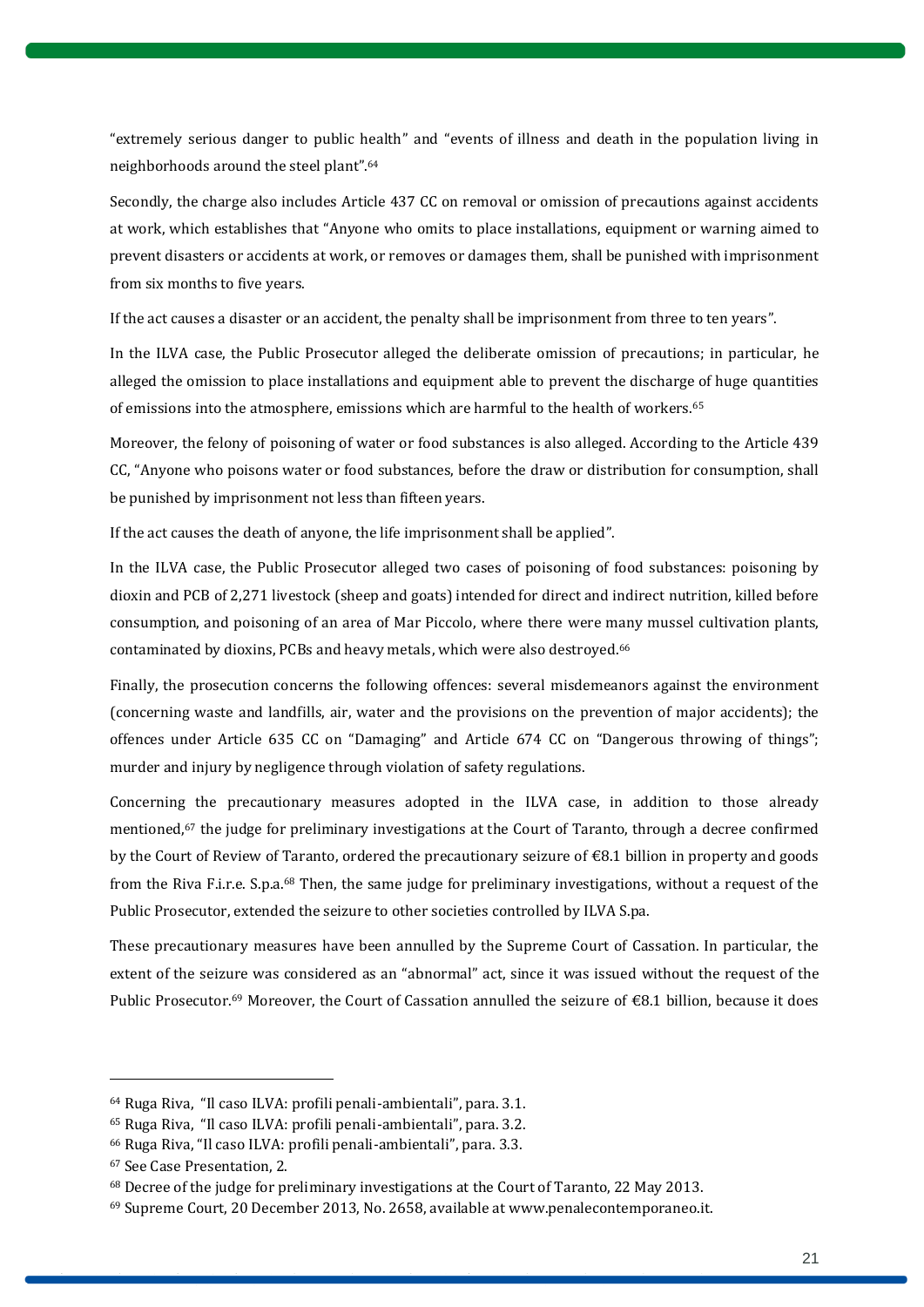not represent the profit of the various offenses alleged.<sup>70</sup> In particular, the Court affirmed that the profit cannot be identified with the cost savings related to the lack of investments that ILVA had to bear in order to upgrade the plants and make them sustainable; the concept of profit would require a positive income, an effective patrimonial increase. 71

<sup>70</sup> Supreme Court, 20 December 2013, No. 3635, *Rivista italiana di diritto e procedura penale* (2014): 988 ff. <sup>71</sup> Supreme Court, 20 December 2013, No. 3635.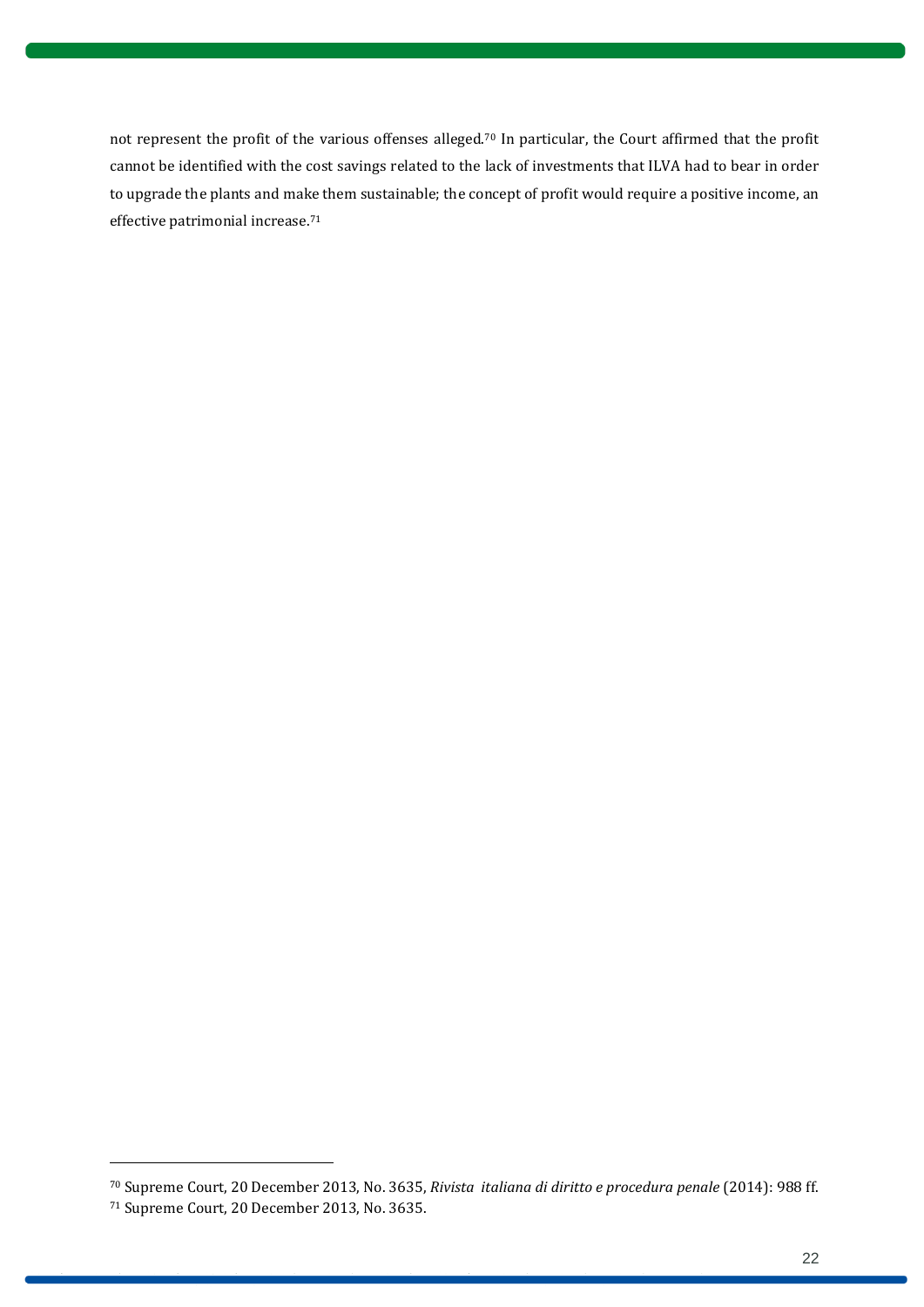# <span id="page-22-0"></span>**5 Conclusions and policy implications**

The analysis carried out in the previous chapters has shown that the ILVA case is of high relevance, in a national, European and also international perspective, having regard to the different (and often opposed) interests to be balanced, the several impacts dealt with, and the large set of actors involved.<sup>72</sup>

Still under judgment, the ILVA case seems to be, first and foremost, a process to a certain way of producing.<sup>73</sup> According to the Prosecutor, ILVA Management would have systematically and with intent organised the production activities in order to maximize the profit to the detriment of the environment, health and safety of workers and citizens. 74

Secondly, the ILVA case also calls into question the boundaries and responsibilities of the judiciary and of the legislative power, as well as the relationship between the precautionary measures ordered by the judicial authority and the measures adopted by the executive power.<sup>75</sup>

Further concerns could arise from the Law Decree No. 1 of 5 January 2015, dealing with the ILVA company and the city of Taranto.<sup>76</sup> The Decree states that the company, after 19 years of private management entrusted to the Riva group, shall be put under special administration. Indeed, the ILVA plant should be rented out to a new public company, government-controlled, for three years; after this period the company should be able to be placed on the market again. <sup>77</sup> On 21 January 2015 the Ministry for economic development appointed three extraordinary commissioners for the ILVA steel plant in Taranto.

The ILVA case reveals to what extent the effects of (among other crimes) environmental crimes can be relevant, not only on the elements of the environment but also on human health and public safety;<sup>78</sup> it at the same time shows that the commission of environmental crimes goes often with significant economic implications, especially occupational impacts.<sup>79</sup>

<sup>72</sup> Vagliasindi, "Effective networking", para. 4.2.

<sup>73</sup> Ruga Riva, "Il caso ILVA: profili penali-ambientali", para 2.

<sup>74</sup> Ruga Riva, "Il caso ILVA: profili penali-ambientali", para 2.

<sup>75</sup> Ruga Riva, "Il caso ILVA: profili penali-ambientali", para 2.

<sup>76</sup> See "Ilva, Confindustria Taranto lancia l'allarme "indotto"", 15 January 2015, available at http://www.inchiostroverde.it/ilva-confindustria-taranto-lancia-lallarme-indotto/.

<sup>77</sup> Matteo Meneghello, "Special commissioner Gnudi expects the steel company Ilva to be profitable again in 2017", 16 January 2015, available at [http://www.italy24.ilsole24ore.com/art/business-and](http://www.italy24.ilsole24ore.com/art/business-and-economy/2015-01-15/special-commissioner-gnudi-expects--the-steel-company-ilva-to-be-profitable-again-2017--194443.php?uuid=ABbCoeeC)[economy/2015-01-15/special-commissioner-gnudi-expects--the-steel-company-ilva-to-be-profitable](http://www.italy24.ilsole24ore.com/art/business-and-economy/2015-01-15/special-commissioner-gnudi-expects--the-steel-company-ilva-to-be-profitable-again-2017--194443.php?uuid=ABbCoeeC)[again-2017--194443.php?uuid=ABbCoeeC.](http://www.italy24.ilsole24ore.com/art/business-and-economy/2015-01-15/special-commissioner-gnudi-expects--the-steel-company-ilva-to-be-profitable-again-2017--194443.php?uuid=ABbCoeeC) 

<sup>78</sup> Vagliasindi, "Enti collettivi e reati ambientali", 375.

<sup>79</sup> Vagliasindi, "Enti collettivi e reati ambientali", 375.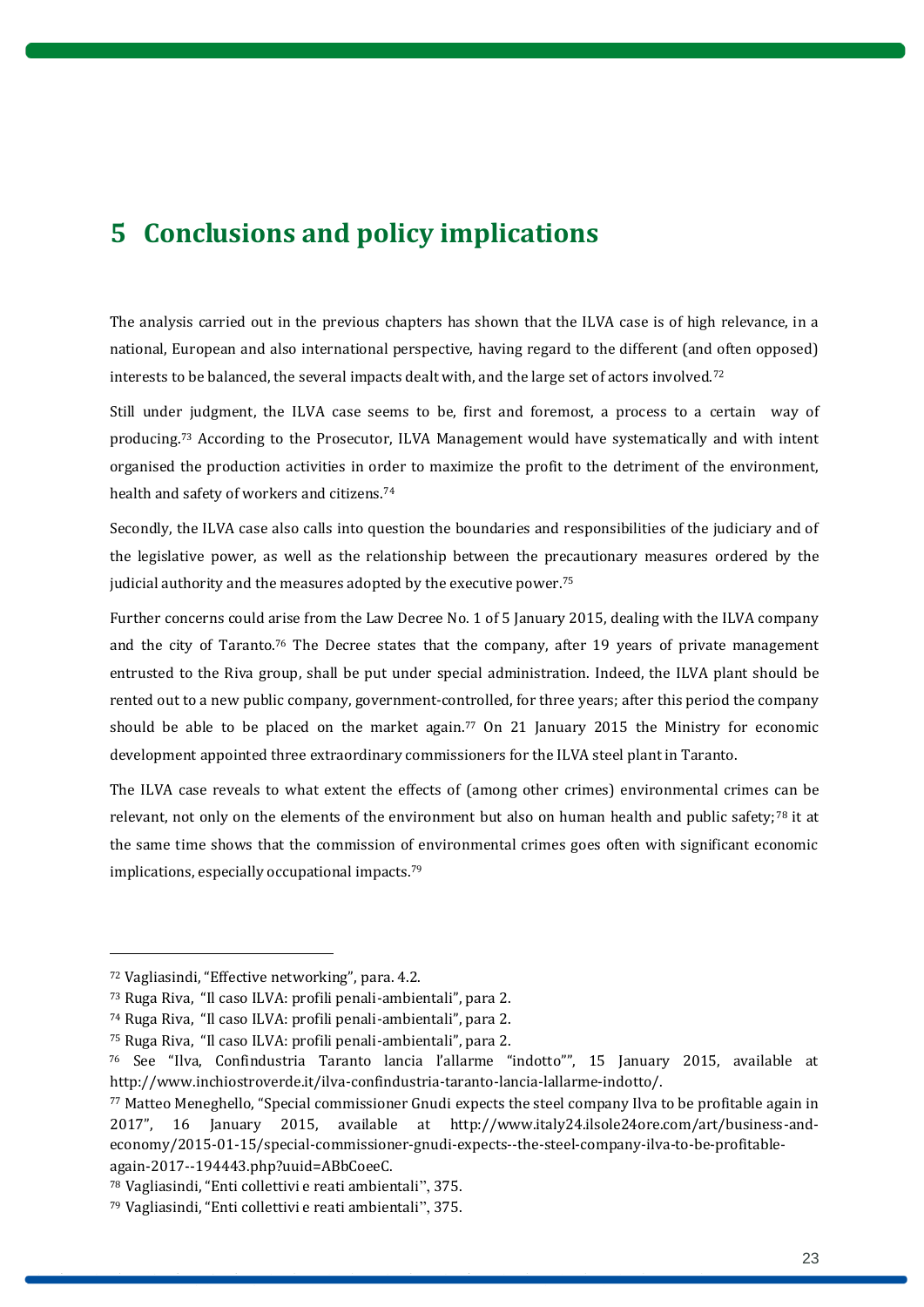The complexity of the issues at stake would require an improvement of *ex ante* monitoring activity by the administrative authorities, in the perspective of prevention of environmental crimes; indeed, practitioners (prosecutor80) point out the ineffectiveness of administrative sanctions against environmental infringements committed by industrial companies.

The ILVA case also shows the inadequacy of an environmental criminal law system based only on misdemeanors against natural persons, whenever the non-compliance with environmental provisions is due to specific business policy choices.<sup>81</sup>

Practitioners (prosecutor82) highlight that significant changes could arise in this respect, since Leg. Dec. No. 121 of 7 July 2011 extended to some listed environmental crimes the system of "administrative liability" of legal persons and collective entities for crimes committed in their own interest or to their benefit, as provided by Leg. Dec. No. 231 of 8 June 2001 (although expressly qualified as administrative by the legislator, such liability is considered as having a substantial criminal nature).<sup>83</sup> Further improvements of the environmental criminal law system might come from the recent draft bill, approved by the Chamber of Deputies and currently under discussion in the Senate, which aims at introducing four new felonies into a new chapter of the Criminal Code: pollution, environmental disaster, obstruction of controls, illegal transport and abandonment of radioactive materials.<sup>84</sup>

The lesson learned by the ILVA case is that the achievement of a fair balance between the right to health and the protection of environment, on the one hand, the right to work and production needs, on the other one, is the corner stone of environmental and economic sustainability<sup>85</sup> and long-term survivability of the firms. In this framework, the State plays an essential role in order to guarantee national strategic capabilities and jobs, as well as the protection of fundamental rights enshrined in the Constitutions and in the Charter of Fundamental Rights of the European Union.

<sup>80</sup> Interview with an Italian Prosecutor, 27 January 2015.

<sup>81</sup> Vagliasindi, "Enti collettivi e reati ambientali", 375 ff.

<sup>82</sup> Interview with an Italian Prosecutor, 27 January 2015.

<sup>&</sup>lt;sup>83</sup> For more information on the responsibility of corporations and collective entities for environmental crimes in Italy, see Grazia Maria Vagliasindi, "Liability of Legal Persons and Collective Entities for Environmental Crimes in Italian law", *Eucrim* 3 (2012): 131 ff.; Grazia Maria Vagliasindi, *Attività d'impresa e criminalità ambientale. La responsabilità degli enti collettivi* (Catania: Torre, 2012).

<sup>84</sup> Carlo Ruga Riva, "Commento al testo base sui delitti ambientali adottato dalla Commissione Giustizia della Camera", 22 January 2014, available at www.penalecontemporaneo.it.

<sup>85</sup> Vagliasindi, "Enti collettivi e reati ambientali", 430 ff.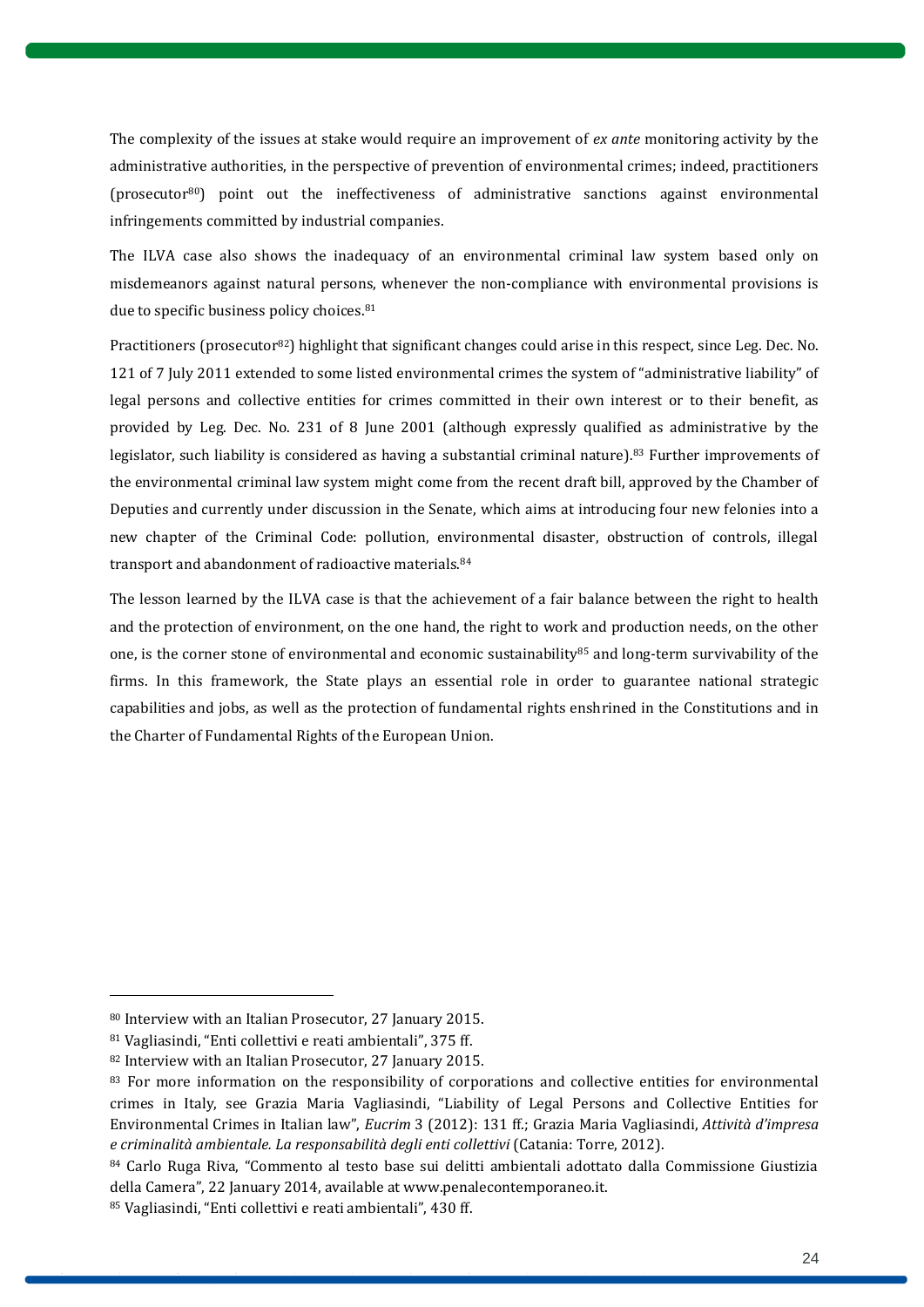# <span id="page-24-0"></span>**6 Bibliography**

Arconzo, Giuseppe. "Note critiche sul "decreto legge *ad Ilvam*", tra legislazione provvedimentale, riserva di funzione giurisdizionale e dovere di repressione e prevenzione dei reati". *Diritto Penale [Contemporaneo](http://www.penalecontemporaneo.it/)* 1 (2013): 16-27.

Azzariti, Gaetano (interview to). "Decreto ILVA: auspicabile l'intervento della Corte costituzionale", 7 December 2012. Available at [www.penalecontemporaneo.it;](http://www.penalecontemporaneo.it/)

Bin, Roberto. "L'ILVA e il soldato Baldini". *Diritto Penale Contemporaneo* 1 (2013): 5-6.

Bin, Roberto. "Giurisdizione o amministrazione, chi deve prevenire i reati ambientali? Nota alla sentenza ILVA". *Rivista italiana di diritto e procedura penale* (2013): 1505-1511;

Campetti Loris. "Il caso Ilva valutato da Stefano Rodotà". *Inchiesta* (2013): 4-5.

Cavanna, Valentina. "ILVA: criterio di ragionevolezza e bilanciamento dei diritti (nota a Corte Cost. n. 85/2013)". *Ambiente e Sviluppo* (2013): 631-638.

Meli, Marisa. "Ambiente, salute, lavoro: il caso ILVA". *Nuove leggi civili commentate* (2013): 1017-1041.

Merlin, Angelo. "CASO ILVA. Inquinamento e salute: alcuni profili di rischio". *Ambiente e sicurezza* 20 (2012): 44-50.

Morelli, Alessandro. "Il decreto ILVA: un drammatico bilanciamento tra principi costituzionali". *Diritto Penale Contemporaneo* 1 (2013): 7-11.

Onida, Valerio. "Un conflitto tra poteri sotto la veste di questione di costituzionalità: amministrazione e giurisdizione per la tutela dell'ambiente". *Rivista italiana di diritto e procedura penale* (2013): 1494-1498.

Pascuzzi Simone et al., "Contamination of the environmental matrices in agricultural areas produced by industrial discharges: the case study of the land of the city of Statte (Taranto, Southern Italy)". *Procedia Environmental Sciences* 19 ( 2013 ): 671 – 680. Available at www.sciencedirect.com.

Pirastu, Roberta et al. "SENTIERI - Studio epidemiologico nazionale dei territori e degli insediamenti esposti a rischio da inquinamento: risultati / SENTIERI Project - Mortality study of residents in Italian polluted sites: results". *Epidemiol Prev* (2011): 1-204, available at [http://www.epiprev.it/sites/default/files/EP2011Sentieri2\\_lr\\_bis.pdf.](http://www.epiprev.it/sites/default/files/EP2011Sentieri2_lr_bis.pdf)

Pirastu, Roberta et al. "SENTIERI - Studio epidemiologico nazionale dei territori e degli insediamenti esposti a rischio da inquinamento: mortalità, incidenza oncologica e ricoveri ospedalieri / SENTIERI - Epidemiological Study of Residents in National Priority Contaminated Sites: mortality, cancer incidence and hospital discarges", *Epidemiol Prev* (2014): 1-170, available at http://www.epiprev.it/materiali/2014/EP2/S1/EPv38i2S1\_SENTIERIind.pdf.

Petteruti, Carmine. "Country Report Italy - Italian Environmental Law Development in 2013". Available at [http://www.iucnael.org/zh/documents/doc\\_download/1161-italy.html;](http://www.iucnael.org/zh/documents/doc_download/1161-italy.html)

Pulitanò, Domenico. "Giudici tarantini e Corte Costituzionale davanti alla prima legge ILVA". *Rivista italiana di diritto e procedura penale* (2013): 1498-1505;

Ranieri, Ruggero. "La vicenda di ILVA e i rischi per il sistema industriale italiano". *Economia e politica industriale* (2013): 117-140.

Ruga Riva, Carlo. "Il caso ILVA: profili penali-ambientali", 17 October 2014. Available at [http://lexambiente.it/ambiente-in-genere/188-dottrina188/10999-ambiente-in-genereil-caso-ilva-profili](http://lexambiente.it/ambiente-in-genere/188-dottrina188/10999-ambiente-in-genereil-caso-ilva-profili-penali-ambientali.html)[penali-ambientali.html;](http://lexambiente.it/ambiente-in-genere/188-dottrina188/10999-ambiente-in-genereil-caso-ilva-profili-penali-ambientali.html)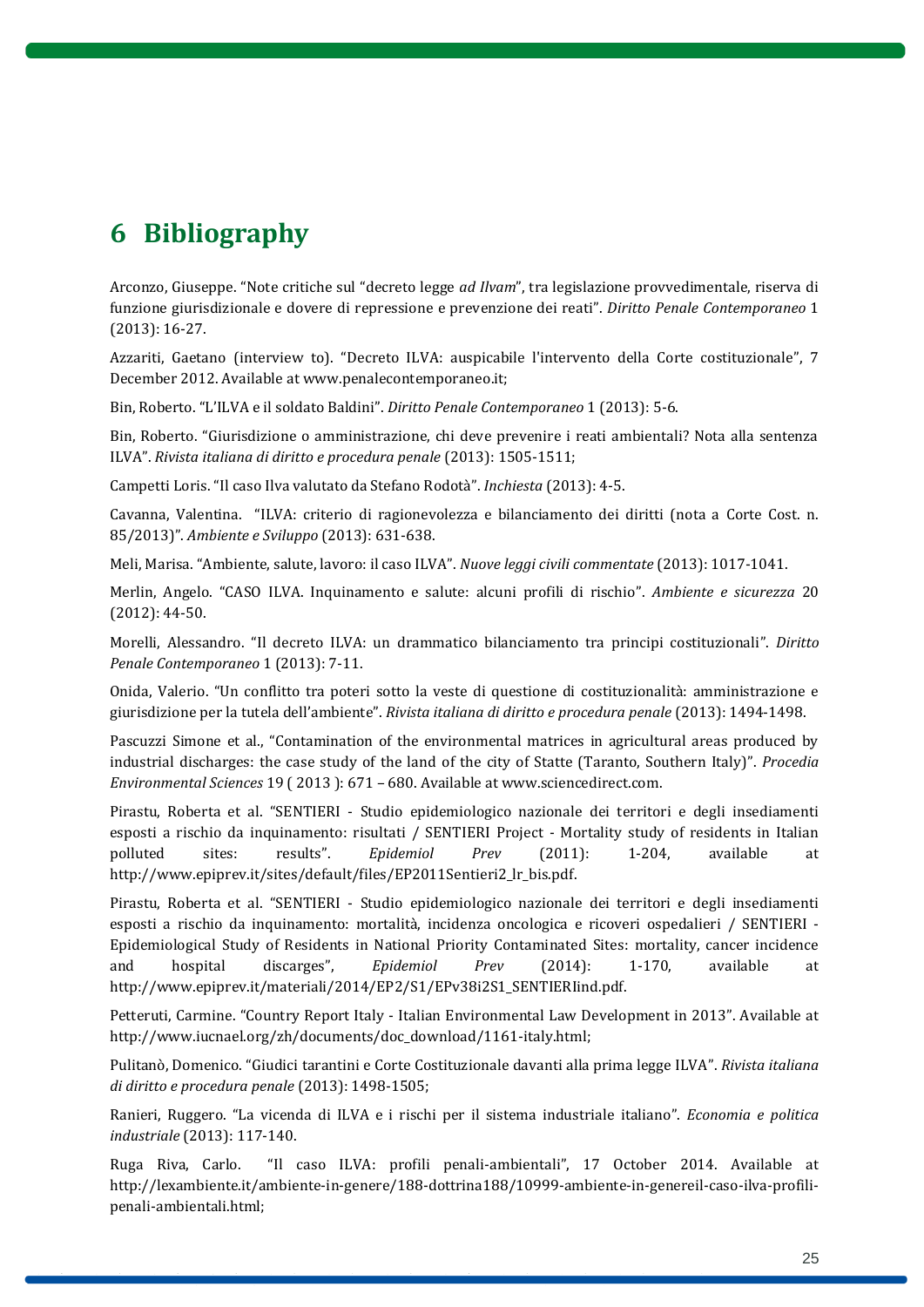Ruga Riva, Carlo. "Commento al testo base sui delitti ambientali adottato dalla Commissione Giustizia della Camera", 22 January 2014. Available at www.penalecontemporaneo.it.

Salanitro, Ugo. "Il decreto ILVA tra tutela della salute e salvaguardia dell'occupazione: riflessioni a margine della sentenza della Corte Costituzionale". *Corriere Giuridico* (2013): 1041-1049.

Sperti, Angioletta. "Alcune riflessioni sui profili costituzionali del decreto ILVA". *Diritto Penale Contemporaneo* 1 (2013): 12-15.

Flavio Tonelli, Samuel W. Short, Paolo Taticchi, "Case study of ILVA, Italy: The impact of failing to consider sustainability as a driver of business model evolution". Available at [http://www.gcsm.eu/Papers/33/1.2\\_7.pdf.](http://www.gcsm.eu/Papers/33/1.2_7.pdf)

Vagliasindi, Grazia Maria. *Attività d'impresa e criminalità ambientale. La responsabilità degli enti collettivi.* Catania: Torre, 2012.

Vagliasindi, Grazia Maria. "Enti collettivi e reati ambientali tra responsabilità "penale" e "responsabilità sociale"". In *La costruzione dell'identità europea: sicurezza collettiva, libertà individuali e modelli di regolazione sociale*, edited by Bruno Montanari, 367-454. Torino: Giappichelli, 2012.

Vagliasindi, Grazia Maria. "Liability of Legal Persons and Collective Entities for Environmental Crimes in Italian Law". *Eucrim* 3 (2012): 131-137.

Vagliasindi, Grazia Maria. "Effective networking, formal v substantial compliance, conflicting powers: strengths and weaknesses of environmental criminal provisions enforcement networks in Italy". In *Environmental Enforcement Networks. Concepts, Implementation and Effectiveness*, edited by Michael Faure, Peter De Smedt, An Stas. Cheltenham, UK - Northampton, MA, USA: Edward Elgar Publishing, forthcoming 2015.